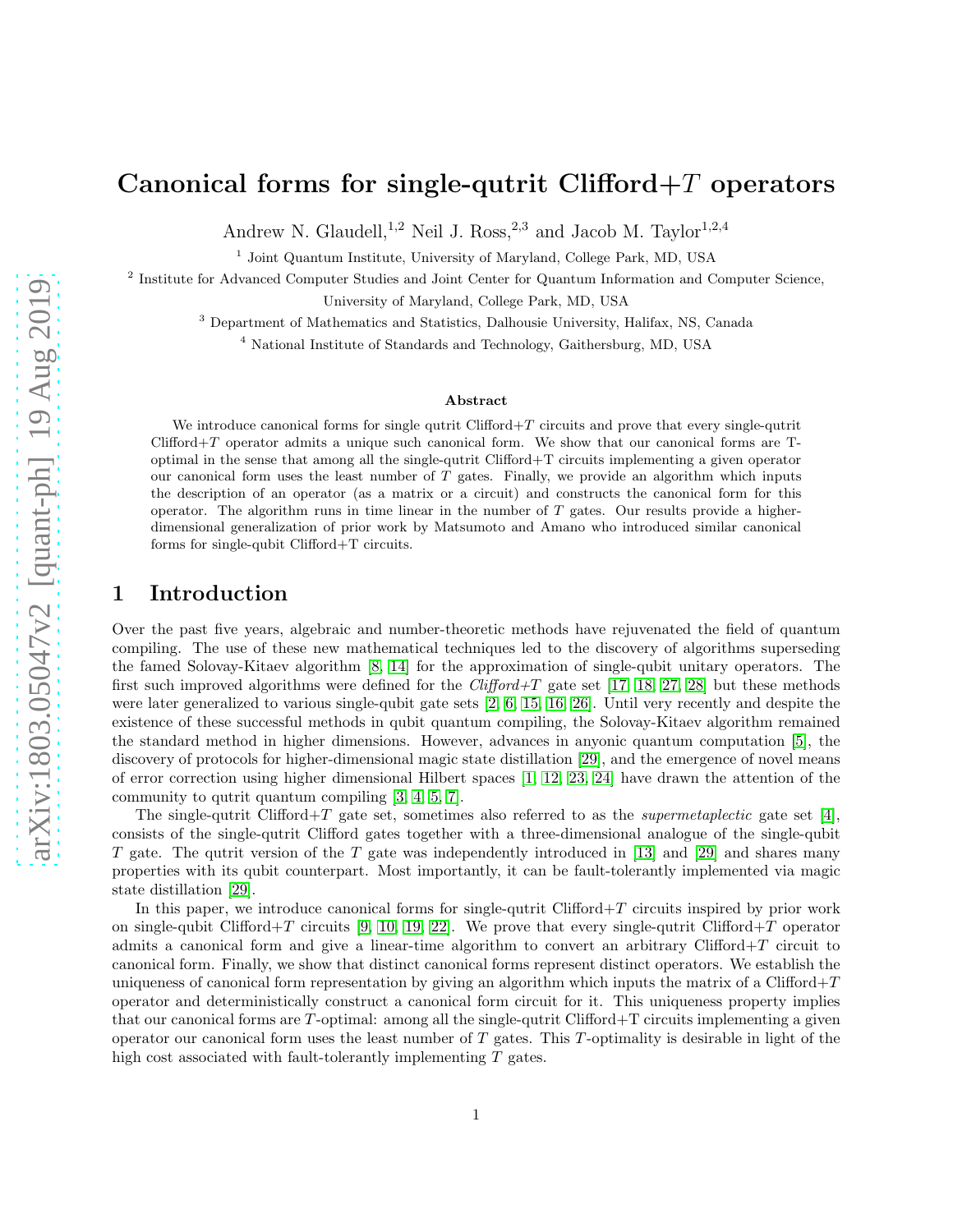The paper is organized as follows. We introduce the Clifford+T operators in Section [2.](#page-1-0) We define canonical forms and prove that every  $Clifford+T$  operator admits a canonical form in Section [3.](#page-1-1) Finally, we prove the uniqueness of canonical form representations in Section [4.](#page-3-0)

Related work: After the present work was completed, it was brought to our attention that S. Prakash, A. Jain, B. Kapur, and S. Seth independently established similar results in [\[25\]](#page-16-4).

## <span id="page-1-0"></span>2 The group of single-qutrit Clifford  $+T$  operators

In what follows,  $\mathbb Z$  denotes the set of integers,  $\mathbb N$  the set of nonnegative integers, and  $\mathbb Z_n$  the set of integers modulo n. We recall the definition of the qutrit *Pauli* and *Clifford* operators [\[11,](#page-15-16) [21,](#page-15-17) [20\]](#page-15-18). Let  $\omega = e^{2\pi i/3}$ and  $\zeta = e^{2\pi i/9}$  be primitive third and ninth roots of unity so that  $\omega^3 = 1$  and  $\zeta^9 = 1$ . The single-qutrit Pauli group  $P$  is generated by

$$
X := \begin{bmatrix} 0 & 0 & 1 \\ 1 & 0 & 0 \\ 0 & 1 & 0 \end{bmatrix} \quad \text{and} \quad Z := \begin{bmatrix} 1 & 0 & 0 \\ 0 & \omega & 0 \\ 0 & 0 & \omega^2 \end{bmatrix}.
$$

The Pauli group has 27 elements but only 9 if global phases can be ignored. The single-qutrit Clifford group C is the normalizer of  $\mathcal P$  in the special unitary group of order 3. The Clifford group is generated by the single-qutrit Hadamard gate H and the single-qutrit phase gate  $S$ 

$$
H := \frac{1}{\sqrt{-3}} \begin{bmatrix} 1 & 1 & 1 \\ 1 & \omega & \omega^2 \\ 1 & \omega^2 & \omega \end{bmatrix} \quad \text{and} \quad S := \zeta^8 \begin{bmatrix} 1 & 0 & 0 \\ 0 & 1 & 0 \\ 0 & 0 & \omega \end{bmatrix}
$$

where  $\sqrt{-3} = i\sqrt{3}$ . The above definitions of H and S differ from the standard ones by a global phase. As a result, both H and S have determinant 1. The Clifford group has 648 elements but only 216 up to global phases. The single-qutrit  $T$  gate, introduced in [\[13\]](#page-15-11) and [\[29\]](#page-16-3), is defined as

<span id="page-1-2"></span>
$$
T := \begin{bmatrix} 1 & 0 & 0 \\ 0 & \zeta & 0 \\ 0 & 0 & \zeta^8 \end{bmatrix}.
$$

The operators H, S, and T form a universal gate set and generate the single-qutrit  $Clifford+T$  group, which we sometimes denote by  $C+T$ .

If U is Clifford+T operator, a *circuit* for U is a word  $W_1 \dots W_k$  in the generators such that the product of the generators appearing in W is equal to U, i.e.,  $W_1 \cdot \ldots \cdot W_k = U$ . If U is a Clifford+T circuit, the  $T$ -count of U is the number of occurences of T in U.

### <span id="page-1-1"></span>3 Canonical forms

We define a three-dimensional analogue of the canonical forms introduced in [\[22\]](#page-15-15) for single qubit Clifford+T circuits and we prove that every single-qutrit Clifford+ $T$  operator can be represented by a canonical form. Our presentation follows [\[10\]](#page-15-13).

<span id="page-1-3"></span>**Definition 3.1.** A *canonical form* is a Clifford+T circuit of the form

$$
(\varepsilon |T|H^2T)(HT|H^3T|SHT|SH^3T|S^2HT|S^2H^3T)^*C. \tag{1}
$$

Here, following [\[10\]](#page-15-13), we use the language of regular expressions to define canonical forms. In Eq. [\(1\)](#page-1-2),  $\varepsilon$  denotes the empty word and C denotes any of one of the 648 Clifford operators. Eq. [\(1\)](#page-1-2) therefore states that a canonical form (read from left to right) consists of an optional occurence of T or  $H^2T$ , any number of syllables chosen from the set  $\{HT, H^3T, SHT, SH^3T, S^2HT, S^2H^3T\}$ , and a final Clifford operator.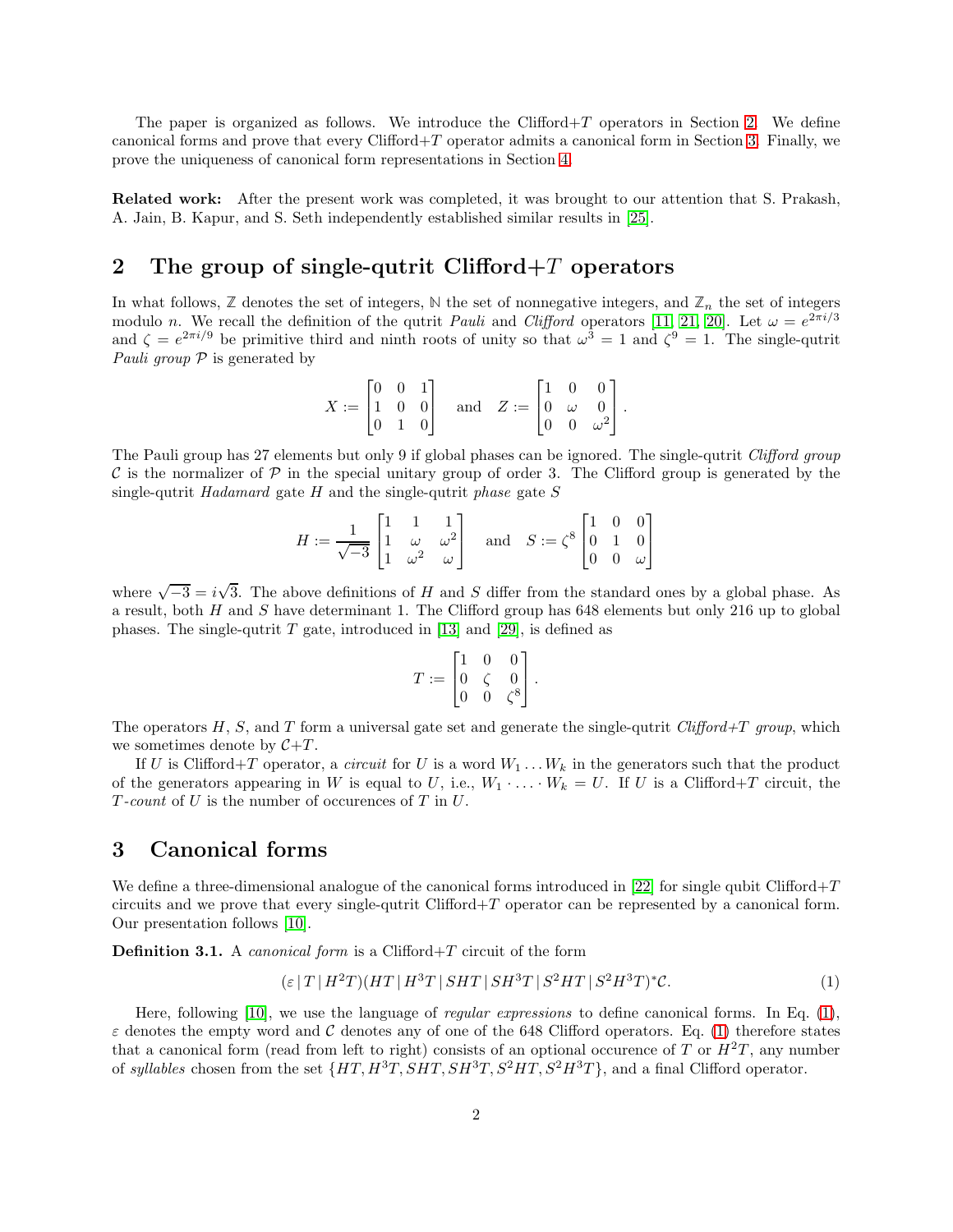**Definition 3.2.** Let  $\mathscr S$  be the 81-element subgroup of C group generated by S and X,  $\mathscr M$  be the two element subgroup of C generated by  $H^2$ , and  $\mathscr L$  and  $\mathscr L'$  be the following sets of Clifford operators:

$$
\mathcal{L} = \{1, H, SH, S^2H\} \quad \text{and} \quad \mathcal{L}' = \{H, SH, S^2H\}.
$$

Note that  $\omega \in \mathscr{S}$  and that  $\mathscr{M} = \mathscr{S} \mathscr{M}$  is the 162-element subgroup of C which consists of generalized permutation matrices. Note moreover that the syllables used in Definition [3.1](#page-1-3) are the elements of  $\mathscr{LM}T$ .

Lemma 3.3. The following relations hold.

<span id="page-2-3"></span><span id="page-2-2"></span><span id="page-2-1"></span><span id="page-2-0"></span>
$$
\mathcal{C} = \mathcal{L} \mathcal{M} \mathcal{L} \tag{2}
$$

$$
\mathcal{I}T = T\mathcal{I} \tag{3}
$$

$$
TT = H^2TH^2Z \subseteq \mathcal{M}T\mathcal{M}\mathcal{S}
$$
\n(4)

$$
TH^2T = H^2 \subseteq \mathcal{M}.
$$
\n<sup>(5)</sup>

Proof. Eq. [\(2\)](#page-2-0) follows from the fact that the Clifford operators are a disjoint union of the cosets of  $\mathscr S$  which are  $\mathscr{S}, H^2\mathscr{S}, H\mathscr{S}, H^3\mathscr{S}, SH^3\mathscr{S}, S^2H\mathscr{S}, \text{ and } S^2H^3\mathscr{S}.$  Eq. [\(3\)](#page-2-1) follows the three commutation relations  $ST = TS$ ,  $XT = TSX$ , and  $\omega T = T\omega$ . Finally, Eqs. [\(4\)](#page-2-2) and [\(5\)](#page-2-3) follow from direct computation.  $\Box$ 

<span id="page-2-4"></span>**Lemma 3.4.** An integer power of  $T$  is either a Pauli operator or is Clifford equivalent to  $T$ . That is, for  $a \in \mathbb{Z}$  we have

$$
T^{a} = \begin{cases} Z^{\frac{a}{3}} & a = 0 \mod 3\\ T Z^{\frac{a-1}{3}} & a = 1 \mod 3\\ H^{2} T H^{2} Z^{\frac{a+1}{3}} & a = 2 \mod 3 \end{cases}
$$

*Proof.* This is a consequence of Eqs. [\(4\)](#page-2-2) and [\(5\)](#page-2-3) and the relations  $T^9 = 1$  and  $TZ = ZT$ .

**Definition 3.5.** The Clifford-prefix of a syllable  $M = M'T \in \mathcal{LMT}$  is the Clifford operator  $M' \in \mathcal{LM}$ that precedes T.

<span id="page-2-5"></span>Proposition 3.6. Every Clifford+T operator can be represented by a circuit in canonical form.

*Proof.* We first show that if U is a canonical form and A is one of the generators of the Clifford+T group then  $UA$  admits a canonical form. In the case where A is a Clifford operator there is nothing to show so we can assume that  $A$  is a  $T$  gate. We now proceed by induction on the  $T$ -count of  $U$ .

- If U has T-count 0 then by Eqs. [\(1\)](#page-1-2) to [\(3\)](#page-2-1) we have  $UT \in \mathcal{LMTF} = \mathcal{LMTF} \subseteq \mathcal{LATC}$  so that  $UA$  has a canonical form of  $T\text{-}\mathrm{count}$  1.
- If U has T-count 1 then by Eqs. [\(1\)](#page-1-2) and [\(2\)](#page-2-0) we know that  $U \in \mathcal{LMTLML}$ . Using Eqs. [\(3\)](#page-2-1) to [\(5\)](#page-2-3) we get

$$
UT \in \mathcal{LMTLMTT}
$$
  
=  $\mathcal{LMTLMTS}$   
=  $\mathcal{LMTLMTS} \cup \mathcal{LMTMTS}$   
=  $\mathcal{LMTL}^{\prime}MTS \cup \mathcal{LMTTS} \cup \mathcal{LATH}^{2}TS$   
=  $\mathcal{LATL}^{\prime}MTS \cup \mathcal{LMH}^{2}TH^{2}ZS \cup \mathcal{LMH}^{2}S$   
=  $\mathcal{LATL}^{\prime}MTS \cup \mathcal{LMTH}^{2}S \cup \mathcal{LMT}^{2}S$   
=  $\mathcal{LATL}^{\prime}MTS \cup \mathcal{LATH}^{2}S \cup \mathcal{LMS}$ 

It follows that  $UA$  has a canonical form of  $T$ -count  $0, 1,$  or  $2$ .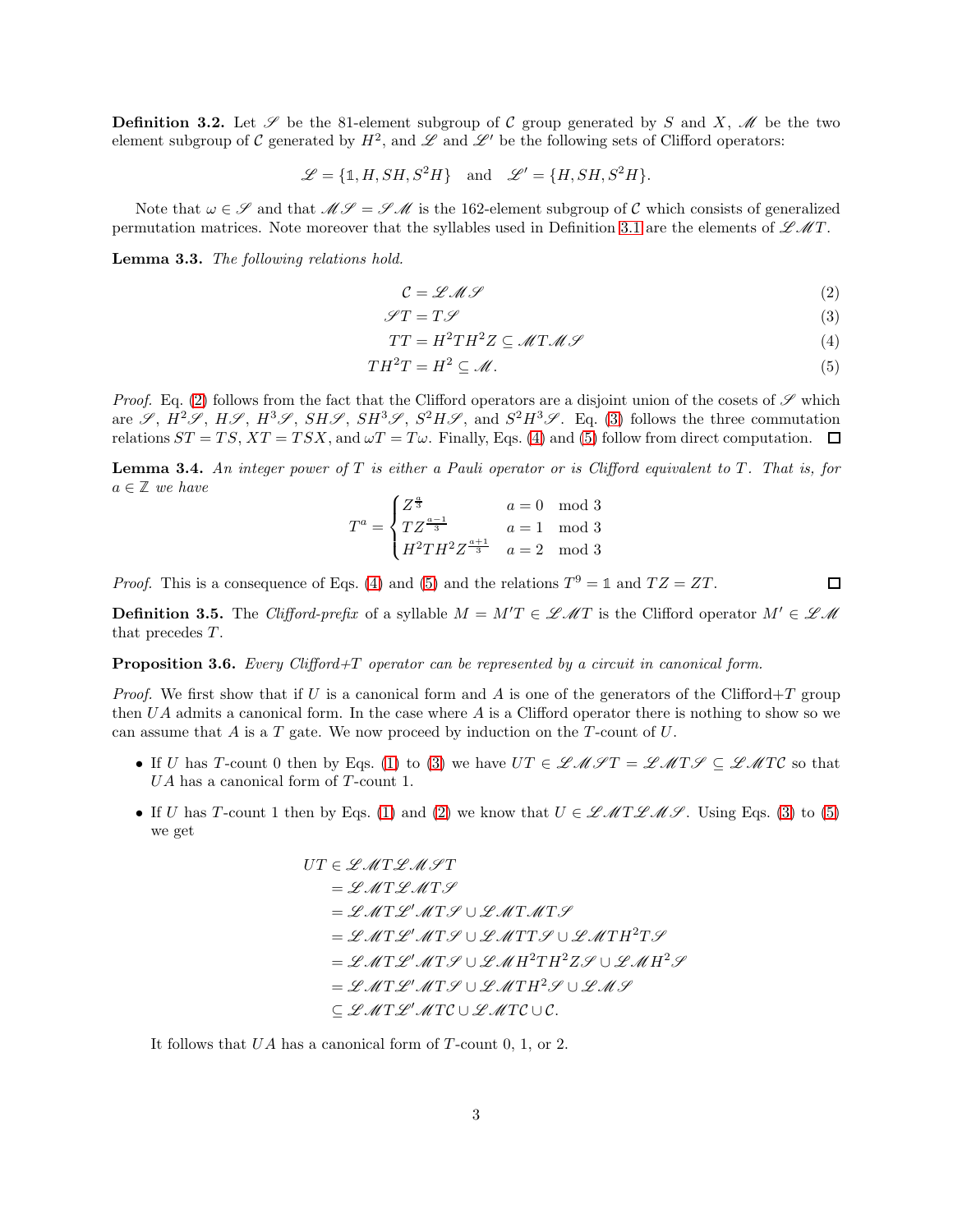• If U has T-count  $\ell > 1$  then we can use Eqs. [\(1\)](#page-1-2) and [\(2\)](#page-2-0) again to write U as an element of  $\mathscr{LMT}(\mathscr{L}^1 \mathscr{M} T)^{\ell-2} \mathscr{L}^1 \mathscr{M} T \mathscr{L} \mathscr{M} \mathscr{S}$ . We can now reason as in the previous case to show that

 $UT \in \mathscr{LMT}(\mathscr{L}^{\prime} \mathscr{M} T)^{\ell} \mathcal{C} \cup \mathscr{LMT}(\mathscr{L}^{\prime} \mathscr{M} T)^{\ell-1} \mathcal{C} \cup \mathscr{LMT}(\mathscr{L}^{\prime} \mathscr{M} T)^{\ell-2} \mathcal{C}.$ 

And it follows that UA has a canonical form of T-count  $\ell - 1$ ,  $\ell$ , or  $\ell + 1$ .

Now let  $U$  be a canonical form and  $A$  be either a Clifford operator or a power  $T$ . Assume moreover that the T-count of U is  $\ell$  and the T-count of A is k. Then the above argument, together with Lemma [3.4,](#page-2-4) imply that UA has a canonical form of T-count at most  $k + \ell$ .

To complete the proof, let V be a Clifford+T operator. Then  $V = A_1 \dots A_n$  where every  $A_i$  either a Clifford operator or a power of  $T$ . Starting with the identity operator, one may then proceed by rightward induction on  $n$  to put  $V$  in canonical form.  $\Box$ 

<span id="page-3-1"></span>**Corollary 3.7.** There exists an algorithm to rewrite any Clifford+T circuit into canonical form. The algorithm runs in time linear in the gate-count of the input circuit.

Proof. This is a consequence of the constructive proof of Proposition [3.6.](#page-2-5) Indeed, a constant number of operations are needed to update the at most six of rightmost operators of a canonical form upon rightmultiplication by a Clifford+T operator. Any Clifford+T operator of length n can therefore be put in canonical form in  $\mathcal{O}(n)$  steps.  $\Box$ 

<span id="page-3-2"></span>**Remark 3.8.** Suppose that V is a Clifford + T circuit for some operator U and that V' is the canonical form for U obtained by applying Corollary [3.7](#page-3-1) to V. If  $\ell$  is the T-count of V and  $\ell'$  is the T-count of V' then  $\ell' \leq \ell$ . This follows from the fact that the algorithm of Corollary [3.7](#page-3-1) never increases the T-count of a circuit.

We close this section by discussing an alternative canonical form for single-qutrit Clifford+T circuits. The canonical form of Definition [3.1](#page-1-3) is inspired by the one introduced by Matsumoto and Amano in [\[22\]](#page-15-15) for single-qubit Clifford+T circuits. In [\[9\]](#page-15-12), Forest and others introduced a channel representation for single qubit Clifford-cyclotomic circuits. When restricted to single Clifford $+T$  circuits their channel representation can be interpreted as a sequence of  $\pi/4$  rotations about the x-, y-, or z-axes of the Bloch Sphere (followed by a single Clifford operator). This sequence is subject to the condition that consecutive rotations revolve around different axes. Below, we define an analogue for single-qutrit  $Clifford+T$  circuits.

**Definition 3.9.** Let P be a Pauli operator and let  $\lambda_0$ ,  $\lambda_1$ , and  $\lambda_2$  be the following real numbers:

$$
\lambda_0 := \frac{1 + \zeta + \zeta^8}{3}, \quad \lambda_1 := \frac{1 + \zeta^2 + \zeta^7}{3}, \quad \text{and} \quad \lambda_2 := \frac{1 + \zeta^4 + \zeta^5}{3}.
$$

Then the *P*-axis *T* gate  $T_P$  is defined as  $T_P := \lambda_0 I + \lambda_1 P + \lambda_2 P^2$ .

**Definition 3.10.** A *channel form* is a single-qutrit Clifford+T circuit of the form

$$
T_{P_1^{n_1}} T_{P_2^{n_2}} \dots T_{P_\ell^{n_\ell}} C \tag{6}
$$

where  $\ell \in \mathbb{N}$ ,  $P_i \in \{Z, X, XZ, XZ^2\}$ ,  $n_i \in \mathbb{Z}_3 \setminus \{1\}$ ,  $P_i \neq P_{i+1}$  and  $C \in \mathcal{C}$ .

It can be shown that channel forms are in bijective correspondence with the canonical forms of Defini-tion [3.1](#page-1-3) so that every Clifford $+T$  operator admits a channel form. Moreover, this correspondence preserves the T-count.

# <span id="page-3-0"></span>4 Uniqueness of canonical forms

Proposition [3.6](#page-2-5) showed that every Clifford+T operator can be represented by a circuit in canonical form. In this section, we show that this representation is unique in the sense that if  $M$  and  $N$  are different canonical forms that  $M$  and  $N$  represent different Clifford+T operators.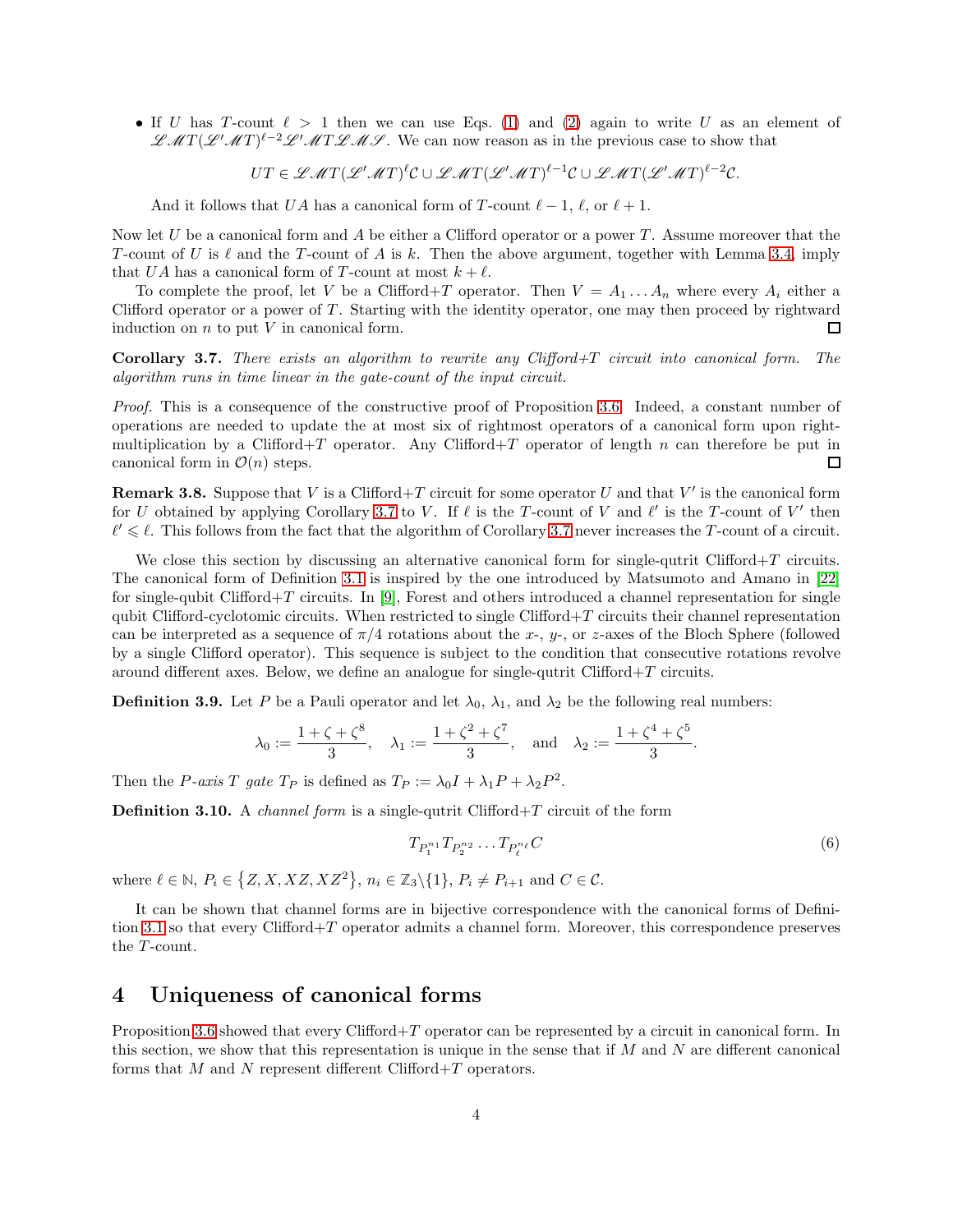#### 4.1 Algebraic preliminaries

**Definition 4.1.** Let  $\alpha = \sin(2\pi/9)$  and  $\gamma = 1 - \zeta$ , where  $\zeta = e^{2\pi i/9}$  as in Section [2.](#page-1-0) We define six extensions of **Z**.

- $\mathbb{Z}[\omega] = \{a + b\omega \mid a, b \in \mathbb{Z}\}\$ •  $\mathbb{Z}[\zeta] = \{a + b\zeta + c\zeta^2 + d\zeta^3 + e\zeta^4 + f\zeta^5 \mid a, b, c, d, e, f \in \mathbb{Z}\}\$ •  $\mathbb{Z}[\frac{1}{\gamma}] = \left\{ \frac{A}{\gamma^k} \middle| A \in \mathbb{Z}[\zeta], k \in \mathbb{N} \right\}$ •  $\mathbb{Z}[\frac{1}{2}] = \left\{\frac{a}{2^k} \mid a \in \mathbb{Z}, k \in \mathbb{N}\right\}$ •  $\mathbb{Z}[\alpha] = \{ A + B\alpha + C\alpha^2 + D\alpha^3 + E\alpha^4 + F\alpha^5 \mid A, B, C, D, E, F \in \mathbb{Z}[\frac{1}{2}]\}$
- $\mathbb{Z}[\frac{1}{2}, \frac{1}{\alpha}] = \left\{ \frac{A}{\alpha^k} \mid A \in \mathbb{Z}[\alpha], k \in \mathbb{N} \right\}$

The ring  $\mathbb{Z}[\omega]$  is known as the ring of *cyclotomic integers of degree 3* while the ring  $\mathbb{Z}[\zeta]$  is known as the ring of cyclotomic integers of degree 9. The ring  $\mathbb{Z}[\frac{1}{2}]$  is known as the ring of dyadic fractions.

<span id="page-4-0"></span>**Remark 4.2.** We record here some important relations involving  $\alpha$  which will be useful in what follows.

$$
\bullet \ \frac{\sqrt{3}}{2} = 3\alpha - 4\alpha^3
$$

$$
\bullet \ \sqrt{3} = 6\alpha - 8\alpha^3
$$

- 3 =  $36\alpha^2 96\alpha^4 + 64\alpha^6$
- $\alpha^6 = \frac{3}{2^6} \frac{9}{2^4} \alpha^2 + \frac{3}{2} \alpha^6$
- $\alpha = \frac{\frac{3}{2^6}}{\alpha^5}$   $rac{9}{2^4}$  +  $rac{3}{2}$ •  $\frac{1}{2} = -1 + 18\alpha^2 - 48\alpha^4 + 32\alpha^6$

In particular, the fifth relation implies that  $\mathbb{Z}[\alpha]$  is a subring of  $\mathbb{Z}[\frac{1}{2}, \frac{1}{\alpha}]$ .

**Remark 4.3.** The entries of any Clifford+T operator belong to the ring  $\mathbb{Z}[\frac{1}{\gamma}]$ . To see this, note that it holds for the generators  $S, H$ , and  $T$ , since

$$
\frac{1}{\sqrt{-3}} = \frac{1}{\gamma^3}(-1 + \zeta - \zeta^2 - \zeta^3 - 2\zeta^4 + 2\zeta^5) \in \mathbb{Z}[\frac{1}{\gamma}].
$$

**Definition 4.4** (Residue). The *residue map*  $\rho$  is the ring homomorphism  $\rho : \mathbb{Z}[\alpha] \to \mathbb{Z}_3$  defined by  $\rho(q) = q$ mod  $α$ .

It follows from Remark [4.2](#page-4-0) that  $\rho(\sqrt{3}) = 0$ ,  $\rho(3) = 0$ , and  $\rho(\frac{1}{2}) = 2$ . These equalities give an intuition of how one might compute  $\rho(q)$  given  $q \in \mathbb{Z}[\alpha]$ . First write q as a sum  $q = c_0 \alpha^0 + \ldots + c_5 \alpha^5$  with each  $c_j \in \mathbb{Z}[\frac{1}{2}]$ such that  $c_j = \frac{a_j}{2^{b_j}}$  $\frac{a_j}{2^{b_j}}$  where  $a_j \in \mathbb{Z}$  and  $b_j \in \mathbb{N}$ . Then  $\rho(q) = \rho(c_0) = \rho(a_0/2^{b_0}) = (2^{b_0}a_0) \mod 3$ .

**Definition 4.5** (Denominator Exponent). For every  $q \in \mathbb{Z}[\frac{1}{2}, \frac{1}{\alpha}]$ , there exists some  $k \geq 0$  such that  $\alpha^k q \in \mathbb{Z}[\frac{1}{2}, \frac{1}{2}]$  $\mathbb{Z}[\alpha]$ . Such a k is called a *denominator exponent* of q, and the least such k is called the *least denominator* exponent (LDE) of q. An integer  $k \geqslant 0$  is a denominator exponent of a vector or matrix with entries in  $\mathbb{Z}[\frac{1}{2},\frac{1}{\alpha}]$  if k is a denominator exponent of every entry in the vector or matrix. The least such k is the least denominator exponent of the vector or matrix.

<span id="page-4-1"></span>**Definition 4.6** (k-Residue). Let  $q \in \mathbb{Z}[\frac{1}{2}, \frac{1}{\alpha}]$  and let k be a denominator exponent of q. Then the k*residue* of q,  $\rho_k(q)$  and is defined as  $\rho_k(q) = \rho(\alpha^k q) \in \mathbb{Z}_3$ . The k-residue of a vector or matrix is defined component-wise.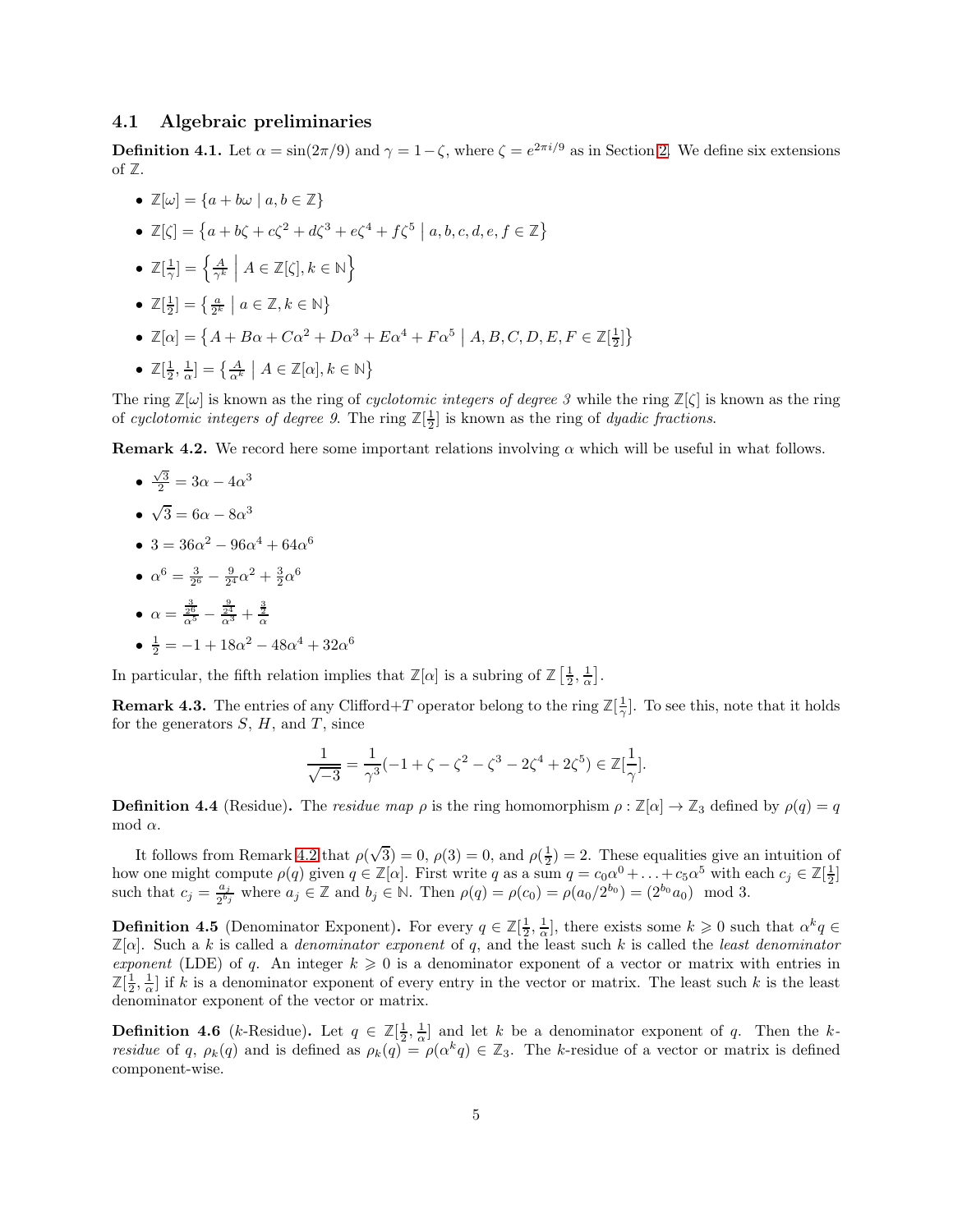**Lemma 4.7.** Let  $q \in \mathbb{Z}[\frac{1}{2},\frac{1}{\alpha}]$  and let  $k \in \mathbb{N}$  be a denominator exponent of q. Then k is the LDE of q if and only if  $\rho_k(q) \neq 0 \mod 3$  or  $k = 0$ .

*Proof.* If  $k = 0$  then k is a denominator exponent of q if and only if it is the LDE of k. So suppose that  $k > 0$ . Since k is a denominator exponent of q we can write q as

$$
q = \frac{1}{\alpha^k} \sum_{j=0}^{5} c_j \alpha^j
$$

with each  $c_j \in \mathbb{Z}[\frac{1}{2}]$ . Note that  $\rho_k(q) = \rho(c_0)$ . Since k is not the LDE of q, we can rewrite q as

$$
q = \frac{1}{\alpha^{k-1}} \left[ \alpha^{-1} c_0 + \sum_{j=0}^{4} c_{j+1} \alpha^j \right]
$$

where it must be the case that  $\alpha^{-1}c_0 \in \mathbb{Z}[\alpha]$ . If  $\rho(c_0) = 0 \mod 3$ , then we can write  $c_0 = 3c'_0$  for some  $c'_0 \in \mathbb{Z}[\frac{1}{2}]$  and have

$$
\alpha^{-1}c_0 = c'_0 \frac{3}{\alpha} = c'_0 (36\alpha - 96\alpha^3 + 64\alpha^5) \in \mathbb{Z}[\alpha]
$$

where the term  $\frac{3}{\alpha}$  is simplified using Remark [4.2.](#page-4-0) This proves the "only if" direction. On the other hand, if  $\rho(c_0) = r \neq 0 \mod 3$ , then we have  $c_0 = r + 3c''_0$  for some  $c''_0 \in \mathbb{Z}[\frac{1}{2}]$  and  $r \in \{1, 2\}$  and can write

$$
\alpha^{-1}c_0 = \frac{r}{\alpha} + c_0''\frac{3}{\alpha} = \frac{r}{\alpha} + c_0' (36\alpha - 96\alpha^3 + 64\alpha^5).
$$

The second term is in  $\mathbb{Z}[\alpha]$ , and so  $\alpha^{-1}c_0 \in \mathbb{Z}[\alpha]$  would only hold in this case if  $\frac{r}{\alpha}$  is in  $\mathbb{Z}[\alpha]$  as well. For  $r \in \{1,2\}$  this is not the case, leading to a contradiction and proving the "if" direction.  $\Box$ 

<span id="page-5-0"></span>**Remark 4.8.** Let A and B be two matrices over  $\mathbb{Z}[\frac{1}{2}, \frac{1}{\alpha}]$  with LDE  $k_A$  and  $k_B$  respectively. Then if  $k \geq k_A$ and  $k \geq k_B$  we have  $\rho_k(A+B) = \rho_k(A) + \rho_k(B)$ . Similarly, if  $k_1 \geq k_A$ ,  $k_2 \geq k_B$  and  $k' = k_1 + k_2$  such that  $k_1 \geq k_A$  and  $k_2 \geq k_B$  then  $\rho_{k'}(AB) = \rho_{k_1}(A) \cdot \rho_{k_2}(B)$ . Furthermore, if A has the property that  $k_A = 0$  and that  $\frac{1}{\alpha}A$  has entries in  $\mathbb{Z}[\alpha]$ , then

$$
\rho_{k'}(AB) = \rho_0 \left(\frac{1}{\alpha}A\right) \cdot \rho_{k'+1}(B)
$$

for any  $k' \geq k_B$ . Likewise, if  $k_B = 0$  and  $(1/\alpha)B$  has entries in  $\mathbb{Z}[\alpha]$ , then  $\rho_{k'}(AB) = \rho_{k'+1}(A) \cdot \rho_0((1/\alpha)B)$ . Finally, if  $\ell > k_A$  then  $\rho_{\ell}(A) = 0_{m \times n}$  by Lemma [4.7.](#page-4-1)

#### 4.2 The adjoint representation

We will use an alternative representation for Clifford+T operators. Let P be a Pauli operator and define the operators  $P_+$  and  $P_-$  as

$$
P_+ := \frac{1}{\sqrt{\text{Tr}\left[\left(P + P^{\dagger}\right)^2\right]}} \left(P + P^{\dagger}\right) \quad \text{and} \quad P_- := \frac{i}{\sqrt{-\text{Tr}\left[\left(P - P^{\dagger}\right)^2\right]}} \left(P - P^{\dagger}\right).
$$

Now consider the sets  $Q = \{1/\sqrt{3}, Z_+, X_+, (XZ)_+, (XZ^2)_+, Z_-, X_-, (XZ)_-, (XZ^2)_-\}$  and  $Q' = Q\{1/\sqrt{3}\}$ where  $1/\sqrt{3} = 1/\sqrt{31}$ . These sets have a number of properties:

- The set Q is a complete orthonormal basis for the set  $\mathcal{M}_3(\mathbb{C})$  of  $3 \times 3$  complex matrices with respect to the following inner product  $\langle A, B \rangle = \langle B, A \rangle^* = \text{Tr}(AB^{\dagger})$ . That is, if  $Q_i, Q_j \in \mathcal{Q}$  then  $\langle Q_i, Q_j \rangle = \delta_{i,j}$ .
- Every  $Q \in \mathcal{Q}$  is Hermitian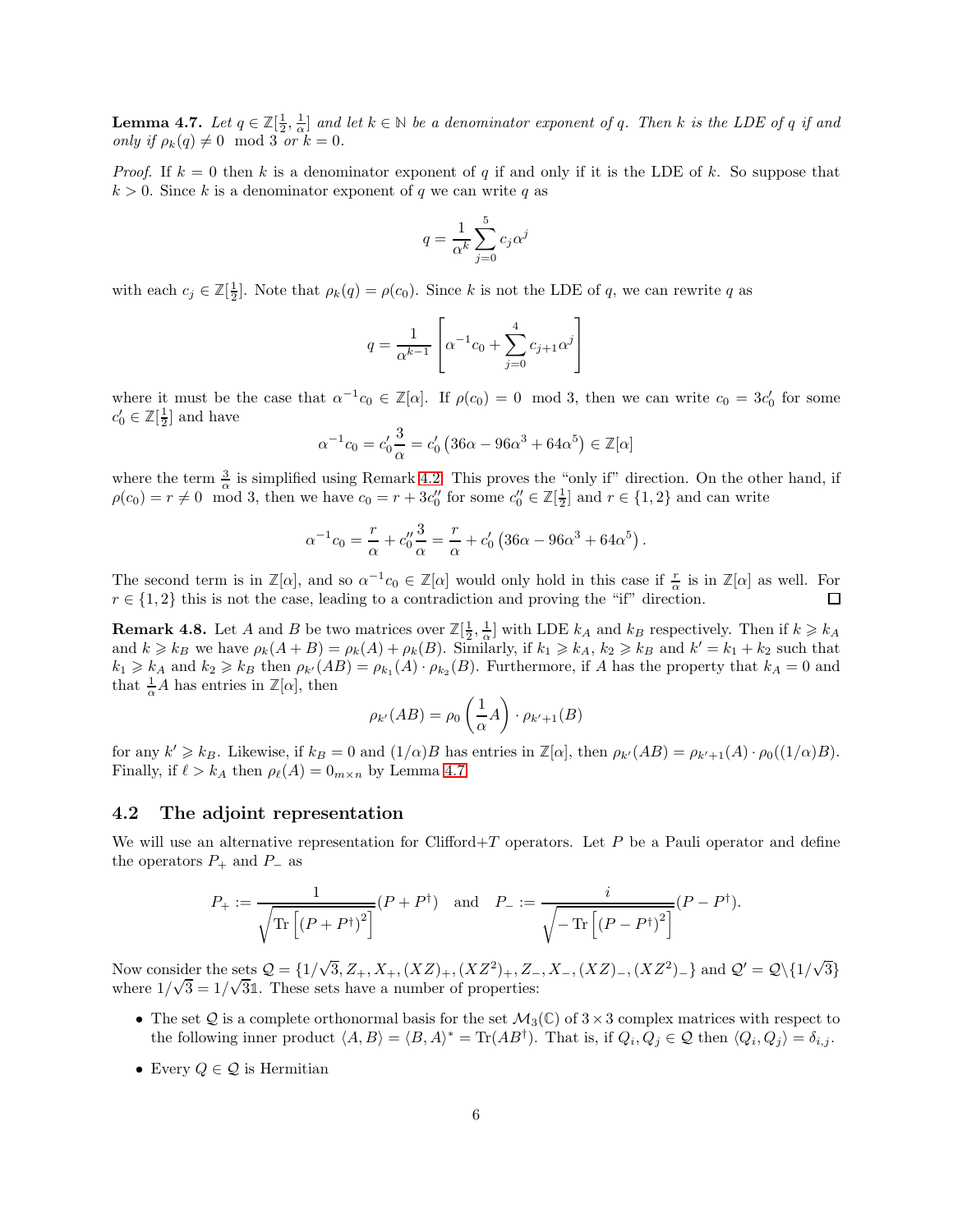- Every  $Q \in \mathcal{Q}'$  is traceless.
- Every  $Q \in \mathcal{Q}'$  is of one of two forms: either the matrix Q is of the type  $P_+$  and is such that P is a Pauli matrix with  $P_+ = \frac{1}{\sqrt{2}}$  $\frac{1}{6}(P+P^2)$  or it is of the type  $P_-\$  and is such that P is a Pauli matrix with  $P_{-}=\frac{i}{\sqrt{2}}$  $\frac{1}{6}(P-P^2).$

Note that the set  $Q$ , much like the set of Gell-Mann matrices, does not form a group.

Because every element of Q is Hermitian, any unit trace  $3 \times 3$  Hermitian matrix  $\rho$  may be written as

<span id="page-6-0"></span>
$$
\rho = \frac{1}{3}\mathbb{1} + \frac{1}{\sqrt{3}} \sum_{Q_i \in \mathcal{Q}'} c_i Q_i \tag{7}
$$

with  $c_i \in \mathbb{R}$ . Conjugation by a unitary operator U preserves the trace of  $\rho$ . The action of U will therefore send each  $c_i$  to some  $c'_i \in \mathbb{R}$ , since  $\rho' = U \rho U^{\dagger}$  is still Hermitian. This encourages us to define an adjoint representation for unitary operators using  $\mathcal{Q}'$ .

**Definition 4.9.** Let  $\hat{\rho}$  and  $\hat{\rho}'$  be the eight-component vectors composed of the real  $c_i$  and  $c'_i$  as in Eq. [\(7\)](#page-6-0) for the  $3 \times 3$  Hermitian matrices  $\rho$  and  $\rho'$ . Then the adjoint representation of a unitary operator U, denoted  $U$ , is defined by

$$
\hat{U}\hat{\rho} = \hat{\rho}' \iff U\rho U^{\dagger} = \rho'.
$$

Remark 4.10. Composition of operators in the adjoint basis is equivalent to matrix multiplication, which can be seen as follows. If

$$
\hat{U}_1 \hat{\rho} = \hat{\rho}' \iff U_1 \rho U_1^{\dagger} = \rho',
$$

then we have

$$
\hat{U}_2 \hat{\rho}' = (\hat{U}_2 \hat{U}_1) \hat{\rho} \iff U_2 \rho' U_2^{\dagger} = U_2 U_1 \rho U_1^{\dagger} U_2^{\dagger} = (U_2 U_1) \rho (U_2 U_1)^{\dagger}
$$

To maintain consistency, we impose an ordering for the  $c_i$  mirroring the ordering of

$$
\mathcal{Q}' = \{Z_+, X_+, (XZ)_+, (XZ^2)_+, Z_-, X_-, (XZ)_-, (XZ^2)_-\}.
$$

This ordering allows us to write an explicit definition for  $\hat{U}$  using our inner product.

**Lemma 4.11.** Let  $Q_i \in \mathcal{Q}'$  with the ordering of  $\mathcal{Q}'$  fixed as above and  $Q_i$  the ith element of  $\mathcal{Q}'$ . The adjoint representation  $\hat{U}$  of a Unitary operator U may be calculated

$$
\hat{U}_{i,j} = \langle Q_i, UQ_j U^{\dagger} \rangle = \text{Tr} [Q_i U Q_j U^{\dagger}]
$$

*Proof.* This follows directly from the orthonormality and Hermiticity of the  $Q_i$ .

**Lemma 4.12.** Every adjoint representation  $\hat{U}$  of a unitary operator U is a real, special orthogonal matrix. *Proof.* Every element of  $\hat{U}_{i,j}$  is real due to the properties of our inner product and the cyclic properties of the trace:

$$
\hat{U}_{i,j}^* = \langle Q_i, UQ_j U^{\dagger} \rangle^* = \langle UQ_j U^{\dagger}, Q_i \rangle = \text{Tr} [UQ_j U^{\dagger} Q_i] = \text{Tr} [Q_i UQ_j U^{\dagger}] = \langle Q_i, UQ_j U^{\dagger} \rangle = \hat{U}_{i,j}
$$

To show that every  $\hat{U}$  is orthogonal, consider the inverse of U. As U is unitary, the inverse of U is  $U^{\dagger}$  and thus the inverse of  $\hat{U}$  must be  $(\hat{U^{\dagger}})$ . This gives

$$
\hat{U}_{i,j}^{-1} = (\hat{U^{\dagger}})_{i,j} = \langle Q_i, U^{\dagger} Q_j U \rangle = \text{Tr} [Q_i U^{\dagger} Q_j U] = \text{Tr} [Q_j U Q_i U^{\dagger}] = \langle Q_j, U Q_i U^{\dagger} \rangle = \hat{U}_{j,i} = \hat{U}_{i,j}^{\mathsf{T}}
$$

It just remains to show that det  $\hat{U} = 1$ . Consider again the matrix U. As it is unitary, we know there is a Hermitian operator A such that  $U = \exp(-iA)$ . We begin by examining the Trotter decomposition of U:

$$
U = \lim_{N \to \infty} \left[ \exp\left(\frac{-i}{N}A\right) \right]^N.
$$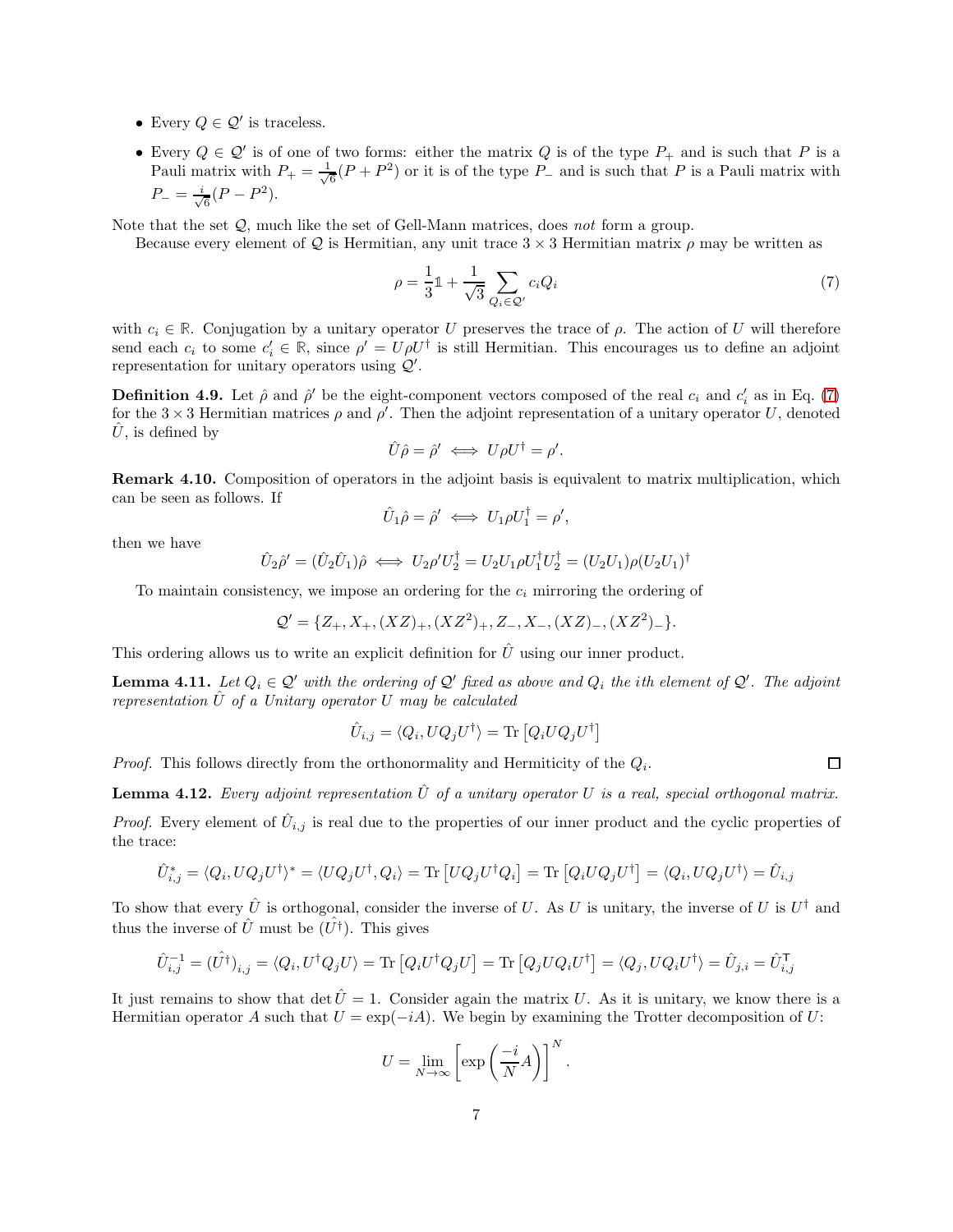This in turn implies that we have

$$
\hat{U} = \lim_{N \to \infty} \left[ \hat{V} \left( \frac{A}{N} \right) \right]^N
$$

where we have defined  $\dot{V}(M)$  as the adjoint representation for the operator exp( $-iM$ ). From this form, we calculate det  $\hat{U}$ :

$$
\det \hat{U} = \lim_{N \to \infty} \left[ \det \left( \hat{V} \left( \frac{A}{N} \right) \right) \right]^N
$$

$$
= \lim_{N \to \infty} \exp \left[ N \operatorname{Tr} \left[ \log \left( \hat{V} \left( \frac{A}{N} \right) \right) \right] \right]
$$

To lowest orders in  $\frac{1}{N}$ , we compute  $\hat{V}(\frac{A}{N})$  using the Hadamard lemma:

$$
\left(\hat{V}\left(\frac{A}{N}\right)\right)_{j,k} = \text{Tr}\left[Q_j \exp\left(\frac{-i}{N}A\right)Q_k \exp\left(\frac{i}{N}A\right)\right] = \text{Tr}\left[Q_j Q_k\right] - \frac{i}{N} \text{Tr}\left[Q_j \left[A, Q_k\right]\right] + \mathcal{O}\left(\left(\frac{1}{N}\right)^2\right)
$$

The first term here is simply the elemental form of the identity  $\delta_{j,k}$  and the second term makes use of the standard definition of an algebra commutator,  $[A, B] = AB - BA$ . Upon calculating the trace of the matrix logarithm of  $\hat{V}\left(\frac{A}{N}\right)$  we have

$$
\operatorname{Tr}\left[\log\left(\hat{V}\left(\frac{A}{N}\right)\right)\right] = \frac{-i}{N} \sum_{j} \operatorname{Tr}\left[Q_j\left[A, Q_j\right]\right] + \mathcal{O}\left(\left(\frac{1}{N}\right)^2\right) = \mathcal{O}\left(\left(\frac{1}{N}\right)^2\right)
$$

with the leading term disappearing due to the cyclic properties of the trace. Finally, this yields the desired result:

$$
\det \hat{U} = \lim_{N \to \infty} \exp\left[N \cdot \mathcal{O}\left(\left(\frac{1}{N}\right)^2\right)\right] = \lim_{N \to \infty} 1 + \mathcal{O}\left(\frac{1}{N}\right) = 1
$$

**Definition 4.13** (Quadrants). Let  $\hat{U}$  be the adjoint representation of a unitary operator U. Let  $\mathcal{Q}'_+$  =  $\{Z_+, X_+, (XZ)_+, (XZ^2)_+\}$  and  $\mathcal{Q}'_- = \{Z_-, X_-, (XZ)_-, (XZ^2)_-\}$  be two sets with ordering as specified. Let  $Q_{i,+} \in \mathcal{Q}'_+$  be the *i*th element of  $\mathcal{Q}'_+$  and  $Q_{i,-} \in \mathcal{Q}'_-$  be the *i*th element of  $\mathcal{Q}'_-$ . Then we define the four  $4 \times 4$  quadrants of  $\hat{U}$  (starting from the upper-left quadrant and going counter-clockwise) as follows:

$$
\begin{aligned}\n\left(\hat{U}_{++}\right)_{i,j} &= \langle Q_{i,+}, UQ_{j,+}U^{\dagger} \rangle \\
\left(\hat{U}_{-+}\right)_{i,j} &= \langle Q_{i,-}, UQ_{j,+}U^{\dagger} \rangle \\
\left(\hat{U}_{--}\right)_{i,j} &= \langle Q_{i,-}, UQ_{j,-}U^{\dagger} \rangle \\
\left(\hat{U}_{+-}\right)_{i,j} &= \langle Q_{i,+}, UQ_{j,-}U^{\dagger} \rangle\n\end{aligned}
$$

**Lemma 4.14.** Every adjoint representation  $\hat{D}$  of a diagonal unitary operator  $D$  is symplectic. Proof. As this result is not vital to the remainder of the work, proof is provided in Appendix [A.](#page-17-0)

 $\Box$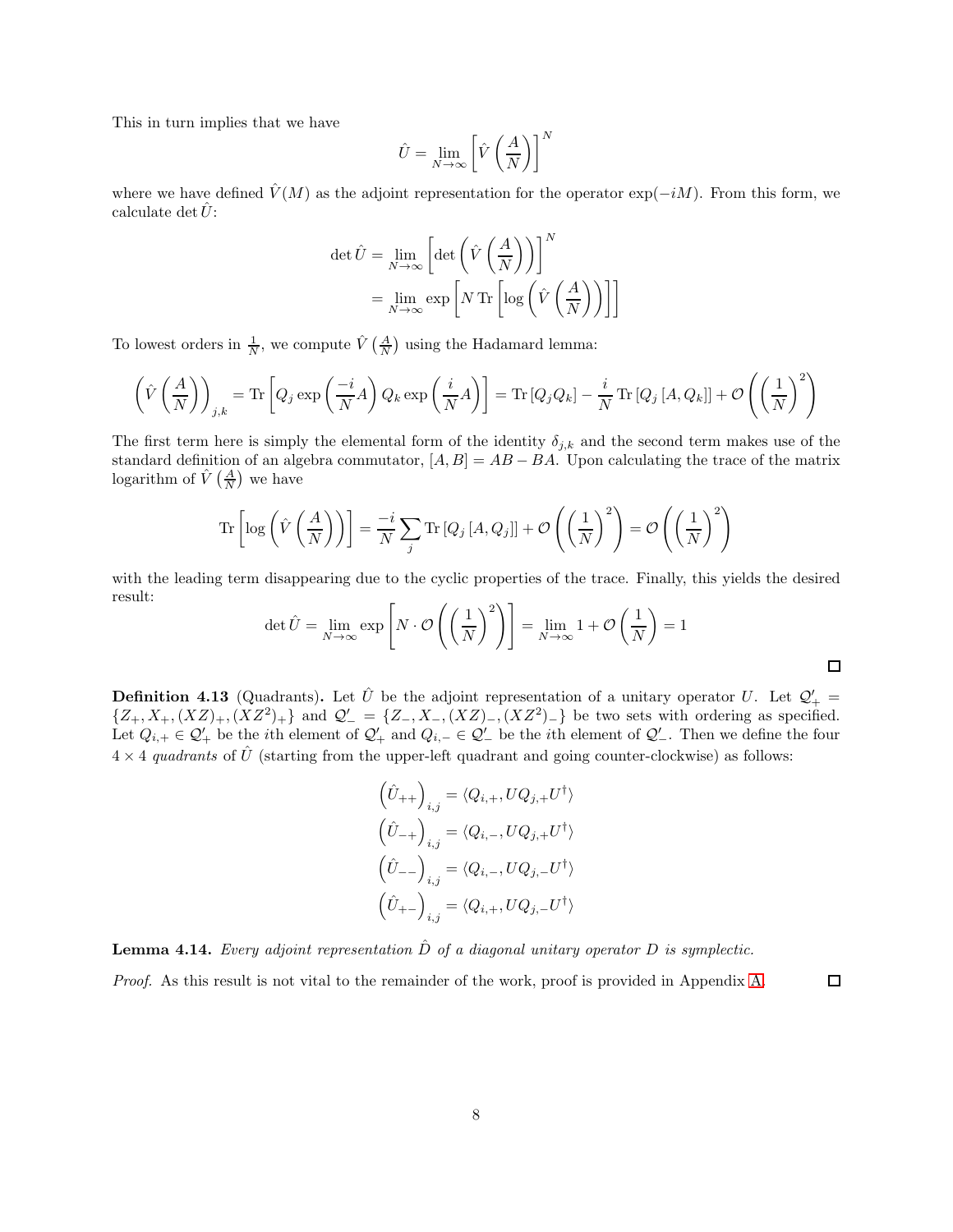### <span id="page-8-0"></span>4.3 Uniqueness

**Remark 4.15.** The entries of every adjoint representation  $\hat{C}$  of a Clifford operator C belong to the set  $\{0,\pm 1,\pm \frac{1}{2},\pm \frac{\sqrt{3}}{2}\}.$  Moreover,  $\hat{C}_{++}$  and  $\tilde{C}_{--}$  are both  $4\times 4$  generalized permutation matrices with the same underlying nonzero pattern and with entries in the set  $\{0, \pm 1, \pm \frac{1}{2}\}$ . On the other hand,  $\hat{C}_{+-}$  and  $\hat{C}_{-+}$  are less-than-full rank  $4 \times 4$  matrices with the same nonzero pattern and at most one nonzero entry per row and column, with the entries belonging to the set  $\{0, \pm \frac{\sqrt{3}}{2}\}$ . These properties may be verified by enumeration of the 216 distinct adjoint representations of the Clifford operators, the full set of which we denote  $\hat{\mathcal{C}}$ . Referencing Remark [4.2](#page-4-0) we can also immediately see that the entries of every  $\hat{C} \in \hat{\mathcal{C}}$  belong to the ring  $\mathbb{Z}[\alpha]$ .

Writing the generators of  $C + T$  in our adjoint representation, we have

$$
\hat{S} = \left(\begin{array}{cccccc} 1 & 0 & 0 & 0 & 0 & 0 & 0 \\ 0 & 0 & 0 & 1 & 0 & 0 & 0 \\ 0 & 1 & 0 & 0 & 0 & 0 & 0 \\ 0 & 0 & 1 & 0 & 0 & 0 & 0 \\ 0 & 0 & 0 & 0 & 1 & 0 & 0 \\ 0 & 0 & 0 & 0 & 0 & 0 & 1 \\ 0 & 0 & 0 & 0 & 0 & 0 & 1 \\ 0 & 0 & 0 & 0 & 0 & 0 & 1 \\ 0 & 0 & 0 & 0 & 0 & 0 & 1 \\ 0 & 0 & 0 & 0 & 0 & 1 & 0 \end{array}\right), \quad \hat{H} = \left(\begin{array}{cccccc} 0 & 1 & 0 & 0 & 0 & 0 & 0 & 0 \\ 1 & 0 & 0 & 0 & 0 & 0 & 0 & 0 \\ 0 & 0 & 0 & -\frac{1}{2} & 0 & 0 & 0 & -\frac{\sqrt{3}}{2} \\ 0 & 0 & 0 & 0 & 0 & 1 & 0 & 0 \\ 0 & 0 & 0 & 0 & 0 & -1 & 0 & 0 \\ 0 & 0 & 0 & \frac{\sqrt{3}}{2} & 0 & 0 & 0 & -\frac{1}{2} \\ 0 & 0 & 0 & 0 & -1 & 0 & 0 \end{array}\right),
$$

$$
\hat{T} = \begin{pmatrix}\n1 & 0 & 0 & 0 & 0 & 0 & 0 & 0 \\
0 & t_1 & t_1 & t_2 & 0 & t_3 & t_3 & t_4 \\
0 & t_2 & t_1 & t_1 & 0 & t_4 & t_3 & t_3 \\
\hline\n0 & 0 & t_1 & t_2 & t_1 & 0 & t_3 & t_4 & t_3 \\
\hline\n0 & 0 & 0 & 0 & 1 & 0 & 0 & 0 \\
0 & -t_3 & -t_3 & -t_4 & 0 & t_1 & t_1 & t_2 \\
0 & -t_3 & -t_4 & -t_3 & 0 & t_2 & t_1 & t_1 \\
0 & -t_3 & -t_4 & -t_3 & 0 & t_1 & t_2 & t_1\n\end{pmatrix}
$$

where we have defined

$$
\begin{array}{ll} t_1=\frac{1}{\alpha_1^2}\left(-\frac{1}{2^2}+2\alpha^2-2\alpha^4\right), & t_2=\frac{1}{\alpha^2}\left(\frac{1}{2^3}-\frac{3}{2}\alpha^2+2\alpha^4\right),\\ t_3=\frac{1}{\alpha^3}\left(-\frac{1}{2^4}+\frac{1}{2}\alpha^2-\alpha^4\right), & t_4=\frac{1}{\alpha^3}\left(\frac{1}{2^3}-\alpha^2+\alpha^4\right), \end{array}
$$

Note that the entries of any  $C + T$  operator belong to the ring  $\mathbb{Z}[\frac{1}{\gamma}]$ . This is true due to the fact that it holds for the generators  $S, R$ , and  $T$ , which is clear once one recognizes that

$$
\frac{1}{\sqrt{-3}} = \frac{1}{\gamma^3} \left[ -1 + \zeta - \zeta^2 - \zeta^3 - 2\zeta^4 + 2\zeta^5 \right] \in \mathbb{Z}[\frac{1}{\gamma}].
$$

Furthermore, the adjoint representation of any  $C + T$  operator has entries in the ring  $\mathbb{Z}[\frac{1}{2}, \frac{1}{\alpha}]$ , which follows from Remark [4.15](#page-8-0) and the fact that the statement holds for the remaining generator,  $\hat{T}$ .

<span id="page-8-1"></span>**Remark 4.16.** Consider  $\rho_0(\hat{S})$  and  $\rho_0(\hat{H})$ . Under the residue map, these Cliffords become the following:

$$
\rho_0(\hat{S})=\left(\begin{array}{cccc|cccc|cccc} 1 & 0 & 0 & 0 & 0 & 0 & 0 & 0 \\ 0 & 0 & 0 & 1 & 0 & 0 & 0 & 0 \\ 0 & 1 & 0 & 0 & 0 & 0 & 0 & 0 \\ 0 & 0 & 1 & 0 & 0 & 0 & 0 & 0 \\ 0 & 0 & 0 & 0 & 1 & 0 & 0 & 0 \\ 0 & 0 & 0 & 0 & 0 & 0 & 1 & 0 \\ 0 & 0 & 0 & 0 & 0 & 0 & 1 & 0 \end{array}\right) \quad \text{and} \quad \rho_0(\hat{H})=\left(\begin{array}{cccc|cccc} 0 & 1 & 0 & 0 & 0 & 0 & 0 & 0 \\ 1 & 0 & 0 & 0 & 0 & 0 & 0 & 0 \\ 0 & 0 & 0 & 1 & 0 & 0 & 0 & 0 \\ 0 & 0 & 1 & 0 & 0 & 0 & 0 & 0 \\ 0 & 0 & 0 & 0 & 0 & 1 & 0 & 0 \\ 0 & 0 & 0 & 0 & 0 & 0 & 0 & 1 \\ 0 & 0 & 0 & 0 & 0 & 0 & 0 & 1 \end{array}\right)
$$

Thus, any adjoint representation  $\hat{C}$  of a Clifford operator is such that the following hold: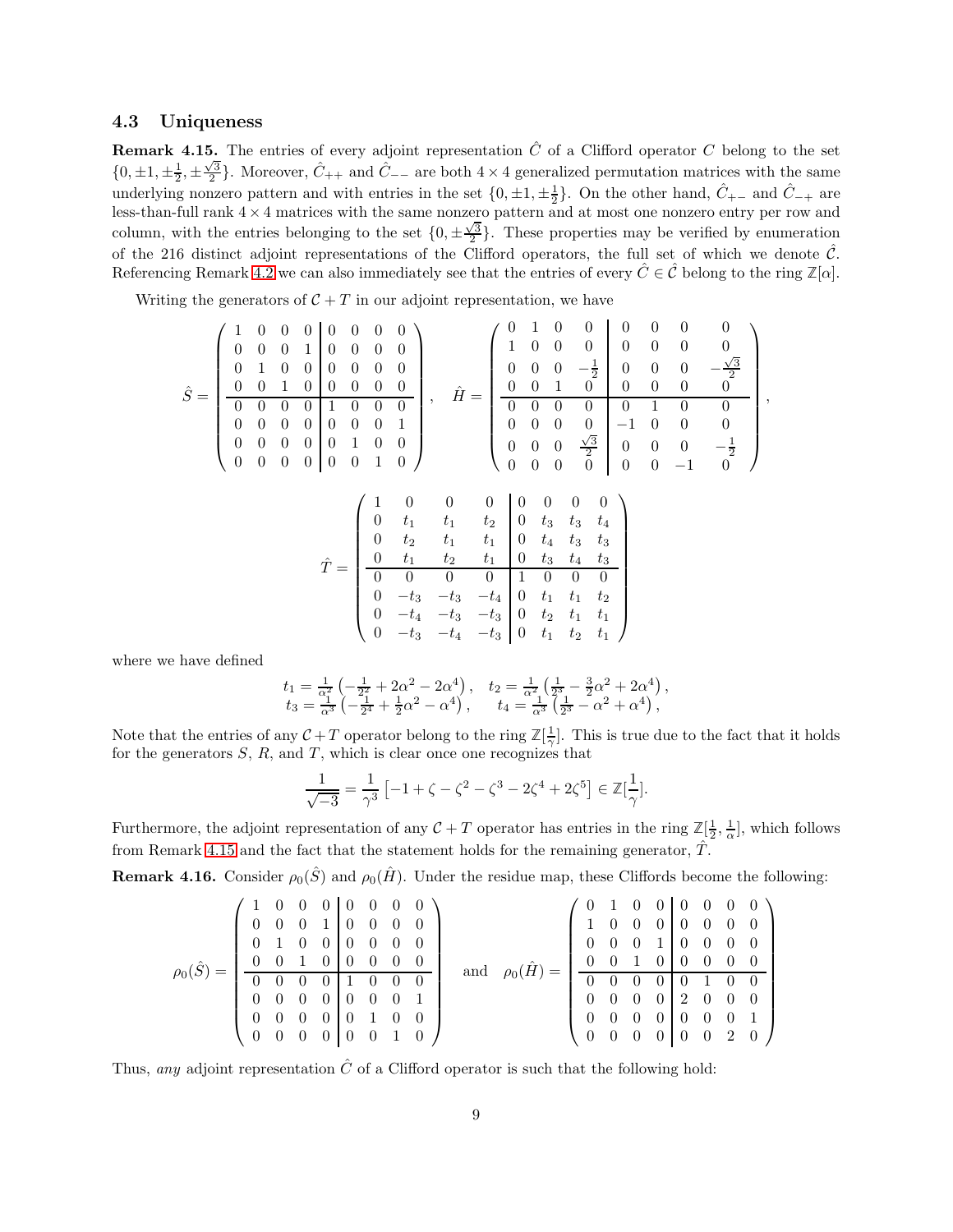- The LDE of  $\hat{C}$  is zero
- $\rho_0(\hat{C})$  is a generalized permutation matrix with entries in  $\mathbb{Z}_3$
- $\rho_0(\hat{C}_{++})$  is a true permutation matrix
- $\rho_0(\hat{C}_{++})$  is a generalized permutation matrix with entries in  $\mathbb{Z}_3$
- $\rho_0(\hat{C}_{+-}) = \rho_0(\hat{C}_{-+}) = 0_{4 \times 4}$
- By Remarks [4.2](#page-4-0) and [4.15](#page-8-0) we have  $\rho_0\left(\frac{1}{\alpha}\hat{C}_{+-}\right) = \rho_0\left(\frac{1}{\alpha}\hat{C}_{-+}\right) = 0_{4\times4}$

In particular, we explicitly write out the nonzero quadrants of every Clifford in the set  $\mathscr{L}\mathscr{M}$ :

$$
\rho_0(\hat{1}_{++}) = \rho_0(\hat{H}_{++}^2) = \begin{pmatrix} 1 & 0 & 0 & 0 \\ 0 & 1 & 0 & 0 \\ 0 & 0 & 1 & 0 \\ 0 & 0 & 0 & 1 \end{pmatrix} \qquad \rho_0(\hat{H}_{++}) = \rho_0(\hat{H}_{++}^3) = \begin{pmatrix} 0 & 1 & 0 & 0 \\ 1 & 0 & 0 & 0 \\ 0 & 0 & 0 & 1 \\ 0 & 0 & 1 & 0 \end{pmatrix}
$$

$$
\rho_0(\hat{S}\hat{H}_{++}) = \rho_0(\hat{S}\hat{H}_{++}^3) = \begin{pmatrix} 0 & 1 & 0 & 0 \\ 0 & 0 & 1 & 0 \\ 1 & 0 & 0 & 0 \\ 0 & 0 & 0 & 1 \end{pmatrix} \qquad \rho_0(\hat{S}^2\hat{H}_{++}) = \rho_0(\hat{S}^2\hat{H}_{++}^3) = \begin{pmatrix} 0 & 1 & 0 & 0 \\ 0 & 0 & 0 & 1 \\ 0 & 0 & 1 & 0 \\ 1 & 0 & 0 & 0 \end{pmatrix}
$$

$$
\rho_0(\hat{1}_{--}) = -\rho_0(\hat{H}_{--}^2) = \begin{pmatrix} 1 & 0 & 0 & 0 \\ 0 & 1 & 0 & 0 \\ 0 & 0 & 1 & 0 \\ 0 & 0 & 0 & 1 \end{pmatrix} \qquad \rho_0(\hat{H}_{--}) = -\rho_0(\hat{H}_{--}^3) = \begin{pmatrix} 0 & 1 & 0 & 0 \\ 2 & 0 & 0 & 0 \\ 0 & 0 & 0 & 1 \\ 0 & 0 & 2 & 0 \\ 0 & 0 & 2 & 0 \end{pmatrix}
$$

$$
\rho_0(\hat{S}\hat{H}_{--}) = -\rho_0(\hat{S}^2\hat{H}_{--}^3) = \begin{pmatrix} 0 & 1 & 0 & 0 \\ 0 & 0 & 0 & 1 \\ 0 & 0 & 2 & 0 \\ 2 & 0 & 0 & 0 \end{pmatrix}
$$

**Definition 4.17** (*k*-Adjoint Residue). Let  $\hat{U}$  be an  $8 \times 8$  matrix with entries in  $\mathbb{Z}[\frac{1}{2},\frac{1}{\alpha}]$ . Furthermore, let  $\hat{U}_{++}$  permit the denominator exponent k,  $\hat{U}_{-+}$  and  $\hat{U}_{+-}$  permit the denominator exponent k + 1, and  $\hat{U}_{--}$ permit the denominator exponent  $k + 2$ . The we define the k-adjoint residue of  $\hat{U}$ , in symbols  $\hat{\rho}_k(\hat{U})$  and with  $\rho_k : \mathcal{M}_8\left(\mathbb{Z}[\frac{1}{2}, \frac{1}{\alpha}]\right) \to \mathcal{M}_8\left(\mathbb{Z}_3\right)$ , as follows:

$$
\hat{\rho}_k(\hat{U}) = \begin{pmatrix} \rho_k(\hat{U}_{++}) & \rho_{k+1}(\hat{U}_{+-}) \\ \rho_{k+1}(\hat{U}_{-+}) & \rho_{k+2}(\hat{U}_{--}) \end{pmatrix}.
$$

When we write  $\hat{\rho}_k(\hat{U}_{\pm\pm})$ , it is to be understood we want the array associated with function  $\hat{\rho}_k$  as it applies to the ( $\pm\pm$ ) quadrant. This means that when we write e.g.  $\hat{\rho}_k(U_{+-})$ , we really mean  $\rho_{k+1}(U_{+-})$ 

<span id="page-9-0"></span>Remark 4.18. Let us briefly examine the consequences of left- or right-multiplication by a Clifford when considering only the k-adjoint residue of a matrix. In particular, let  $\hat{U}$  be some adjoint representation of an operator where  $\hat{U}$  has entries in  $\mathbb{Z}[\frac{1}{2},\frac{1}{\alpha}]$  and is such that  $\hat{\rho}_k(\hat{U})$  is well defined. Right multiplication of  $\hat{U}$  by an adjoint representation  $\hat{C}$  of a Clifford would yield

$$
\hat{U} \cdot \hat{C} = \begin{pmatrix} \hat{U}_{++} \hat{C}_{++} + \hat{U}_{+-} \hat{C}_{-+} & \hat{U}_{++} \hat{C}_{+-} + \hat{U}_{+-} \hat{C}_{--} \\ \hat{U}_{-+} \hat{C}_{++} + \hat{U}_{--} \hat{C}_{-+} & \hat{U}_{-+} \hat{C}_{+-} + \hat{U}_{--} \hat{C}_{--} \end{pmatrix}.
$$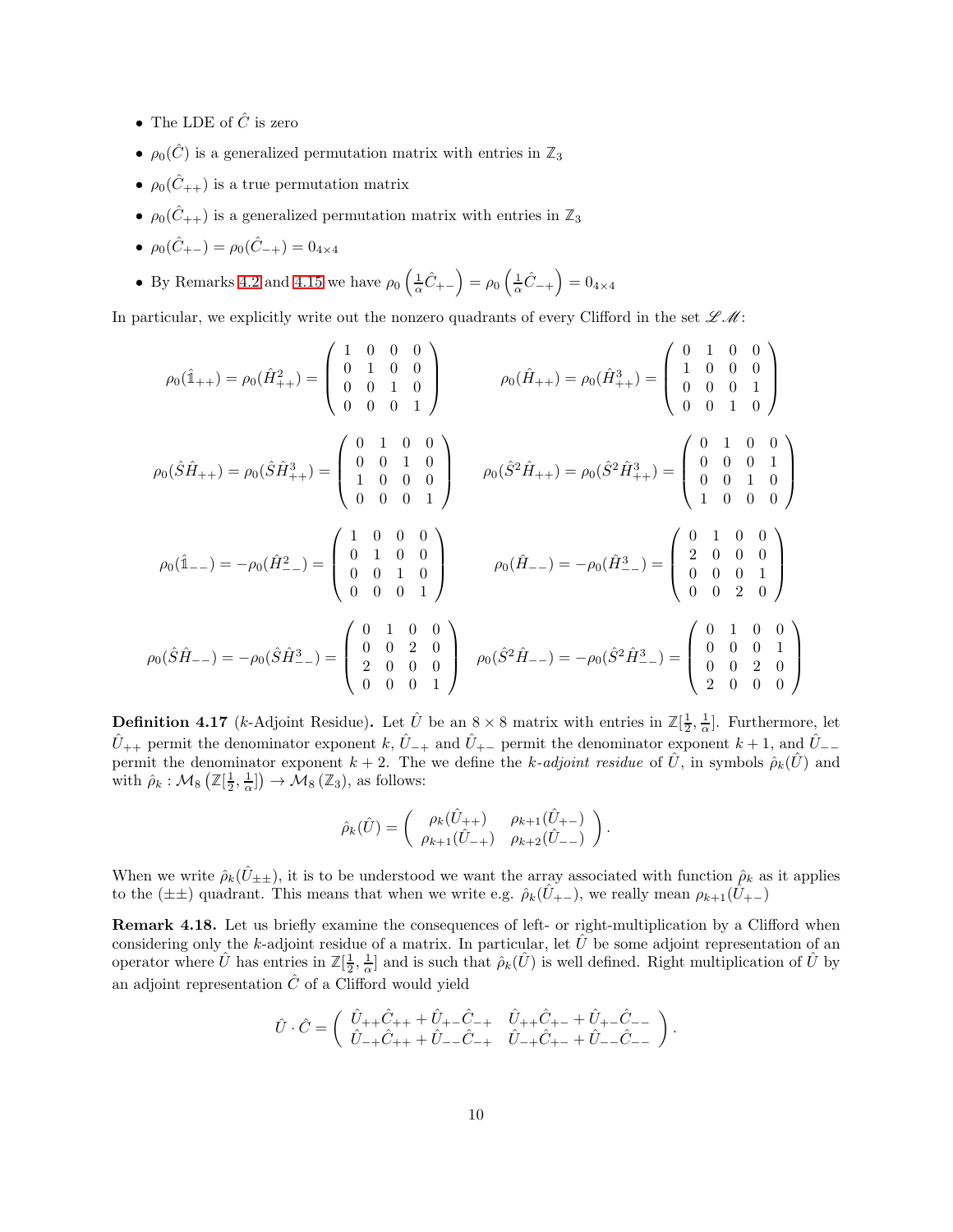Calculating the relevant  $k$ -residues of the resulting matrix, we have the following relations:

$$
\rho_k((\hat{U} \cdot \hat{C})_{++}) = \rho_k(\hat{U}_{++}) \cdot \rho_0(\hat{C}_{++}) + \rho_{k+1}(\hat{U}_{+-}) \cdot \rho_0\left(\frac{1}{\alpha}\hat{C}_{-+}\right)
$$
  
\n
$$
= \rho_k(\hat{U}_{++}) \cdot \rho_0(\hat{C}_{++})
$$
  
\n
$$
\rho_{k+1}((\hat{U} \cdot \hat{C})_{-+}) = \rho_{k+1}(\hat{U}_{-+}) \cdot \rho_0(\hat{C}_{++}) + \rho_{k+2}(\hat{U}_{--}) \cdot \rho_0\left(\frac{1}{\alpha}\hat{C}_{-+}\right)
$$
  
\n
$$
= \rho_{k+1}(\hat{U}_{-+}) \cdot \rho_0(\hat{C}_{++})
$$
  
\n
$$
\rho_{k+1}((\hat{U} \cdot \hat{C})_{+-}) = \rho_{k+1}(\hat{U}_{++}) \cdot \rho_0(\hat{C}_{+-}) + \rho_{k+1}(\hat{U}_{+-}) \cdot \rho_0\left(\hat{C}_{--}\right)
$$
  
\n
$$
= \rho_{k+1}(\hat{U}_{+-}) \cdot \rho_0(\hat{C}_{--})
$$
  
\n
$$
\rho_{k+2}((\hat{U} \cdot \hat{C})_{+-}) = \rho_{k+1}(\hat{U}_{-+}) \cdot \rho_1\left(\hat{C}_{+-}\right) + \rho_{k+2}(\hat{U}_{--}) \cdot \rho_0\left(\hat{C}_{--}\right)
$$
  
\n
$$
= \rho_{k+2}(\hat{U}_{--}) \cdot \rho_0(\hat{C}_{--})
$$

Left multiplication by a Clifford yields a similar set of relations:

$$
\rho_k((\hat{C} \cdot \hat{U})_{++}) = \rho_0(\hat{C}_{++}) \cdot \rho_k(\hat{U}_{++}) + \rho_0\left(\frac{1}{\alpha}\hat{C}_{+-}\right) \cdot \rho_{k+1}(\hat{U}_{-+})
$$
  
\n
$$
= \rho_0(\hat{C}_{++}) \cdot \rho_k(\hat{U}_{++})
$$
  
\n
$$
\rho_{k+1}((\hat{C} \cdot \hat{U})_{-+}) = \rho_0(\hat{C}_{-+}) \cdot \rho_{k+1}(\hat{U}_{++}) + \rho_0(\hat{C}_{--}) \cdot \rho_{k+1}(\hat{U}_{-+})
$$
  
\n
$$
= \rho_0(\hat{C}_{--}) \cdot \rho_{k+1}(\hat{U}_{-+})
$$
  
\n
$$
\rho_{k+1}((\hat{C} \cdot \hat{U})_{+-}) = \rho_0(\hat{C}_{++}) \cdot \rho_{k+1}(\hat{U}_{+-}) + \rho_0\left(\frac{1}{\alpha}\hat{C}_{+-}\right) \cdot \rho_{k+2}(\hat{U}_{--})
$$
  
\n
$$
= \rho_0(\hat{C}_{++}) \cdot \rho_{k+1}(\hat{U}_{+-})
$$
  
\n
$$
\rho_{k+2}((\hat{C} \cdot \hat{U})_{--}) = \rho_1(\hat{C}_{-+}) \cdot \rho_{k+1}(\hat{U}_{+-}) + \rho_0(\hat{C}_{--}) \cdot \rho_{k+2}(\hat{U}_{--})
$$
  
\n
$$
= \rho_0(\hat{C}_{--}) \cdot \rho_{k+2}(\hat{U}_{--})
$$

By these equations we immediately have for any adjoint representation  $\hat{C}$  of a Clifford the following multiplicative rules for  $\hat{\rho}_k$ :

$$
\hat{\rho}_k(\hat{U} \cdot \hat{C}) = \hat{\rho}_k(\hat{U}) \cdot \rho_0(\hat{C})
$$
 and  $\hat{\rho}_k(\hat{C} \cdot \hat{U}) = \rho_0(\hat{C}) \cdot \hat{\rho}_k(\hat{U})$ 

By Remark [4.16,](#page-8-1) we know  $\rho_0(\hat{C})$  is simply a generalized permutation matrix with  $\rho_0(\hat{C}_{++})$  a true permutation matrix and  $\rho_0(\tilde{C}_{--})$  a generalized permutation matrix with the same nonzero pattern as  $\rho_0(\tilde{C}_{++})$ . This means that (left-) right-multiplication by a Clifford simply corresponds to a permutation of (rows) columns, with the first 4 undergoing a true permutation and the last 4 receiving the same underlying permutation with potential (row-) column-wide multiplicative factors applied.

**Definition 4.19** (Clifford Equivalence). Let  $\hat{U}$  and  $\hat{V}$  be adjoint representations of  $\mathcal{C}+T$  operators U and V such that there exists a Clifford operator C with adjoint representation  $\hat{C}$  where  $\hat{U} \cdot \hat{C} = \hat{V}$ . If  $\hat{\rho}_k(\hat{U})$  is well defined, then we know that  $\hat{\rho}_k(\hat{V})$  is also well defined and call these k-adjoint residues *Clifford equivalent*, in symbols  $\rho_k(\hat{U}) \sim_c \rho_k(\hat{V})$ , by which we mean  $\rho_k(\hat{U}) \cdot \rho_0(\hat{C}) = \rho_k(\hat{V})$ . We also extend this notion to quadrants, meaning that  $\hat{\rho}_k(\hat{U}_{\pm\pm}) \sim_c \hat{\rho}_k(\hat{V}_{\pm\pm})$  if and only if  $\hat{\rho}_k(\hat{U}) \sim_c \hat{\rho}_k(\hat{V})$  for the particular Clifford  $\hat{C}$ .

<span id="page-10-0"></span>**Proposition 4.20.** Let  $U \in \mathcal{C} + T$  be a canonical form, and  $\hat{U}$  be the adjoint representation of U. Let n be the T-count of U. Then the least denominator exponent of  $\hat{U}_{++}$  is  $k = 2n$  and one of the following holds:

•  $n = 0$  and U is a Clifford operator.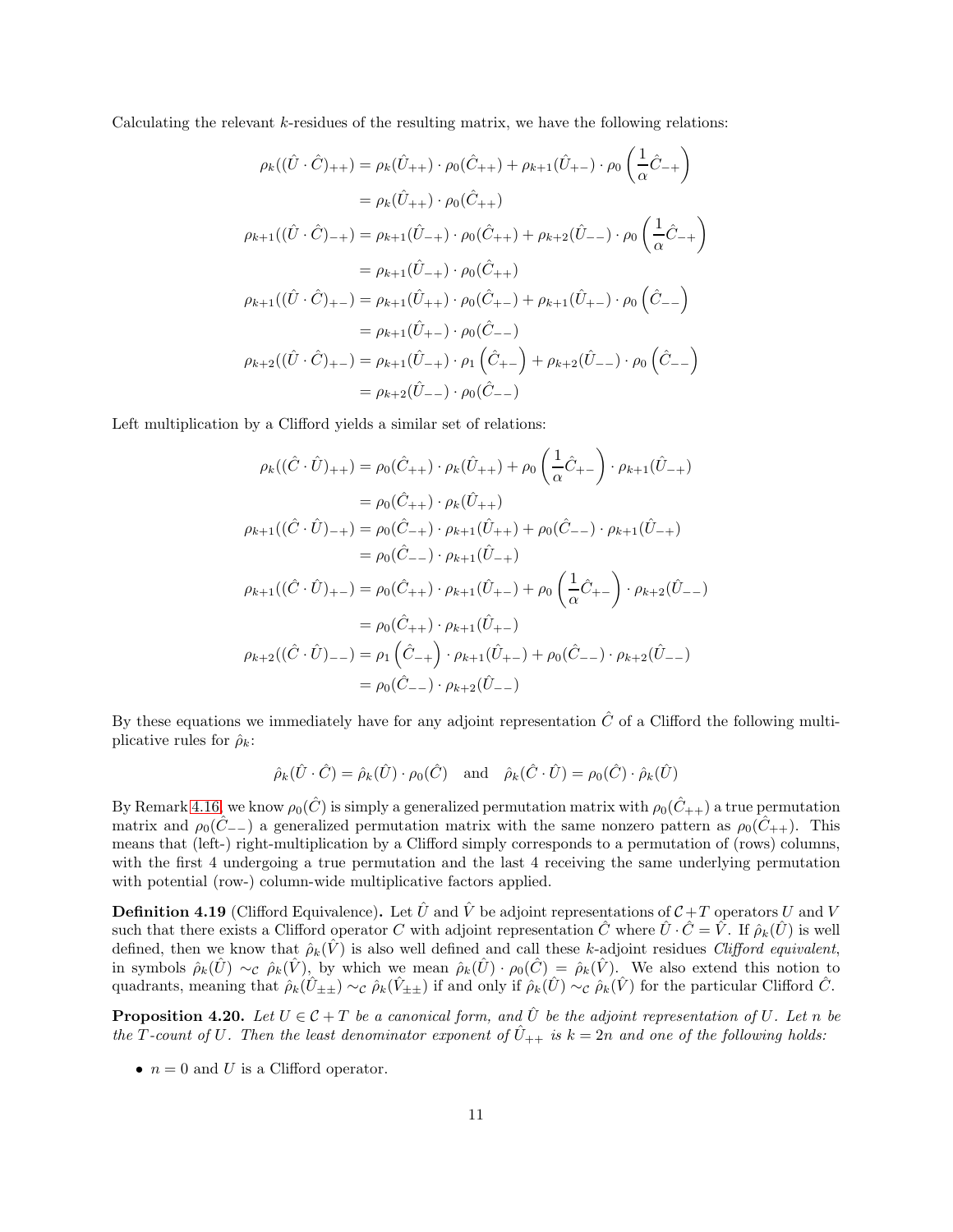•  $n > 0$  and one of 8 distinguishable cases holds for  $\hat{\rho}_{2n}(\hat{U})$ :

$$
\hat{\rho}_{2n}(\hat{U}_{++}) \sim_{\mathcal{C}} \rho_0(\hat{M}_{++}) \cdot \left( \begin{array}{cccc} 0 & 0 & 0 & 0 \\ 0 & 2 & 2 & 2 \\ 0 & 2 & 2 & 2 \\ 0 & 2 & 2 & 2 \end{array} \right), \qquad \hat{\rho}_{2n}(\hat{U}_{-+}) \sim_{\mathcal{C}} \rho_0(\hat{M}_{--}) \cdot \left( \begin{array}{cccc} 0 & 0 & 0 & 0 \\ 0 & 1 & 1 & 1 \\ 0 & 1 & 1 & 1 \\ 0 & 1 & 1 & 1 \end{array} \right),
$$

and the leftmost syllable is  $MT$  with Clifford prefix  $M\in \mathscr{L}\mathscr{M}$ 

Proof. By direct computation, these statements hold for all canonical forms up to T-count three. In particular, enumerating these canonical forms gives the further condition that

 $\hat{\rho}_{2n}(\hat{U}_{+-}) = \hat{\rho}_{2n}(\hat{U}_{++})$  and  $\hat{\rho}_{2n}(\hat{U}_{--}) = \hat{\rho}_{2n}(\hat{U}_{-+})$ 

for all canonical forms of T-count  $n = 2$  and  $n = 3$  without a rightmost Clifford. Let  $\hat{U}_{n,M_n}$  be an adjoint representation of a canonical form with T-count  $n > 2$  and leftmost syllable  $M_n$  with Clifford prefix  $M'_n \in \mathscr{L}^{\prime}(\mathscr{M})$ . Let  $\hat{U}_{n-1,M_{n-1}} = \hat{M}_n^{\mathsf{T}} \hat{U}_{n,M_n}$  such that it is also an adjoint representation of a canonical form with T-count  $n-1 > 1$  and leftmost syllable  $M_{n-1}$  with Clifford prefix  $M'_{n-1} \in \mathscr{L}'\mathscr{M}$ . Consider left-multiplication of  $\hat{U}_{n,M_n}$  by  $\hat{T}$ :

$$
\hat{T}\hat{U}_{n,M_n} = \begin{pmatrix} \hat{T}_{++} & \hat{T}_{+-} \\ -\hat{T}_{+-} & \hat{T}_{++} \end{pmatrix} \begin{pmatrix} (\hat{U}_{n,M_n})_{++} & (\hat{U}_{n,M_n})_{+-} \\ (\hat{U}_{n,M_n})_{-+} & (\hat{U}_{n,M_n})_{--} \end{pmatrix}.
$$

As  $M_1$  is the leftmost syllable of  $\hat{U}_{n,M_n}$ , we can also rewrite some of its quadrants as

$$
(\hat{U}_{n,M_n})_{-+} = (\hat{M}_n)_{-+}(\hat{U}_{n-1,M_{n-1}})_{++} + (\hat{M}_n)_{--}(\hat{U}_{n-1,M_{n-1}})_{-+}
$$
  

$$
(\hat{U}_{n,M_n})_{--} = (\hat{M}_n)_{-+}(\hat{U}_{n-1,M_{n-1}})_{+-} + (\hat{M}_n)_{--}(\hat{U}_{n-1,M_{n-1}})_{--}
$$

Using these substitutions, we may write the following equations for the resulting quadrant matrices of  $\hat{T}\hat{U}_{n,M_n}$ :

$$
(\hat{T}\hat{U}_{n,M_n})_{++} = \hat{T}_{++}(\hat{U}_{n,M_n})_{++} + \hat{T}_{+-}(\hat{M}_n)_{-+}(\hat{U}_{n-1,M_{n-1}})_{++} + \hat{T}_{+-}(\hat{M}_n)_{--}(\hat{U}_{n-1,M_{n-1}})_{-+}
$$
  
\n
$$
(\hat{T}\hat{U}_{n,M_n})_{-+} = -\hat{T}_{+-}(\hat{U}_{n,M_n})_{++} + \hat{T}_{++}(\hat{U}_{n,M_n})_{-+}
$$
  
\n
$$
(\hat{T}\hat{U}_{n,M_n})_{+-} = \hat{T}_{++}(\hat{U}_{n,M_n})_{+-} + \hat{T}_{+-}(\hat{M}_n)_{-+}(\hat{U}_{n-1,M_{n-1}})_{+-} + \hat{T}_{+-}(\hat{M}_n)_{--}(\hat{U}_{n-1,M_{n-1}})_{--}
$$
  
\n
$$
(\hat{T}\hat{U}_{n,M_n})_{--} = -\hat{T}_{+-}(\hat{U}_{n,M_n})_{+-} + \hat{T}_{++}(\hat{U}_{n,M_n})_{--}.
$$

Assume that  $\hat{U}_{n,M_n,M_{n-1}}$  and  $\hat{U}_{n-1,M_{n-1}}$  have the following  $2n$ - and  $2(n-1)$ -adjoint residues, respectively:

$$
\hat{\rho}_{2n}(\hat{U}_{n,M_n}) \sim_{\mathcal{C}} \rho_0(\hat{M}'_n) \cdot \begin{pmatrix}\n0 & 0 & 0 & 0 & 0 & 0 & 0 & 0 \\
0 & 2 & 2 & 2 & 0 & 2 & 2 & 2 \\
0 & 2 & 2 & 2 & 0 & 2 & 2 & 2 \\
\hline\n0 & 0 & 0 & 0 & 0 & 0 & 0 & 0 \\
0 & 1 & 1 & 1 & 0 & 1 & 1 & 1 \\
0 & 1 & 1 & 1 & 0 & 1 & 1 & 1 \\
0 & 1 & 1 & 1 & 0 & 1 & 1 & 1\n\end{pmatrix}
$$
\n
$$
\hat{\rho}_{2(n-1)}(\hat{U}_{n-1,M_{n-1}}) \sim_{\mathcal{C}} \rho_0(\hat{M}'_{n-1}) \cdot \begin{pmatrix}\n0 & 0 & 0 & 0 & 0 & 0 & 0 & 0 \\
0 & 2 & 2 & 2 & 0 & 2 & 2 & 2 \\
0 & 2 & 2 & 2 & 0 & 2 & 2 & 2 \\
0 & 2 & 2 & 2 & 0 & 2 & 2 & 2 \\
0 & 2 & 2 & 2 & 0 & 2 & 2 & 2 \\
\hline\n0 & 0 & 0 & 0 & 0 & 0 & 0 & 0 \\
0 & 1 & 1 & 1 & 0 & 1 & 1 & 1 \\
0 & 1 & 1 & 1 & 0 & 1 & 1 & 1\n\end{pmatrix}
$$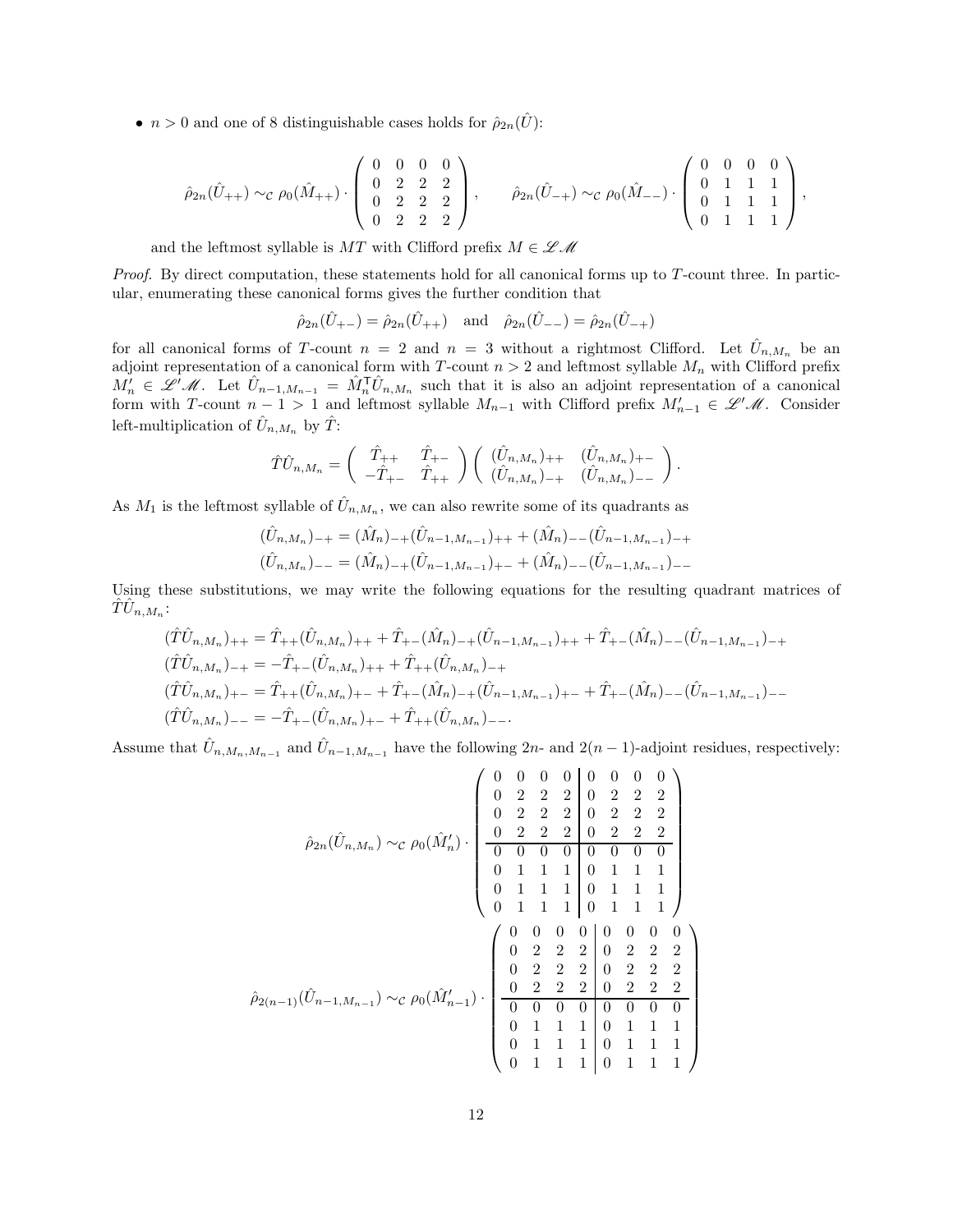Now, consider  $\hat{\rho}_{2(n+1)}(\hat{T}\hat{U}_{n,M_n})$ . Using Remarks [4.8](#page-5-0) and [4.18](#page-9-0) and our equations for  $(\hat{T}\hat{U}_{n,M_n})_{\pm\pm}$ , we have

$$
\hat{\rho}_{2(n+1)}((\hat{T}\hat{U}_{n,M_n})_{++}) = \rho_2(\hat{T}_{++}) \cdot \rho_{2n}((\hat{U}_{n,M_n})_{++}) \n+ \rho_4(\hat{T}_{+-}(\hat{M}_n)_{-+}) \cdot \rho_{2(n-1)}((\hat{U}_{n-1,M_{n-1}})_{++}) \n+ \rho_3(\hat{T}_{+-}(\hat{M}_n)_{--}) \cdot \rho_{2n-1}((\hat{U}_{n-1,M_{n-1}})_{-+}) \n\hat{\rho}_{2(n+1)}((\hat{T}\hat{U}_{n,M_n})_{-+}) = - \rho_3(\hat{T}_{+-}) \cdot \rho_{2n}((\hat{U}_{n,M_n})_{++}) \n+ \rho_2(\hat{T}_{++}) \cdot \rho_{2n+1}((\hat{U}_{n,M_n})_{--}) \n\hat{\rho}_{2(n+1)}((\hat{T}\hat{U}_{n,M_n})_{+-}) = \rho_2(\hat{T}_{++}) \cdot \rho_{2n+1}((\hat{U}_{n,M_n})_{+-}) \n+ \rho_4(\hat{T}_{+-}(\hat{M}_n)_{-+}) \cdot \rho_{2n-1}((\hat{U}_{n-1,M_{n-1}})_{+-}) \n+ \rho_3(\hat{T}_{+-}(\hat{M}_n)_{--}) \cdot \rho_{2n}((\hat{U}_{n-1,M_{n-1}})_{--}) \n\hat{\rho}_{2(n+1)}((\hat{T}\hat{U}_{n,M_n})_{--}) = - \rho_3(\hat{T}_{+-}) \cdot \rho_{2n+1}((\hat{U}_{n,M_n})_{+-}) \n+ \rho_2(\hat{T}_{++}) \cdot \rho_{2n+2}((\hat{U}_{n,M_n})_{--})
$$

Enumeration of the 6 possibilities for  $\rho_4(\hat{T}_{+-}(\hat{M}_n)_{-+})$  yields  $\rho_4(\hat{T}_{+-}(\hat{M}_n)_{-+}) = 0_{4\times 4}$ . Similarly, evaluation of the 36 distinct cases for  $\rho_3(\hat{T}_{+-}(\hat{M}_n)_{--})\rho_{2n-1}((\hat{U}_{n-1,M_{n-1}})_{-+})$  and  $\rho_3(\hat{T}_{+-}(\hat{M}_n)_{--})\rho_{2n}((\hat{U}_{n-1,M_{n-1}})_{--})$ yield

$$
\rho_3(\hat{T}_{+-}(\hat{M}_n)_{--}) \cdot \rho_{2n-1}((\hat{U}_{n-1,M_{n-1}})_{-+}) = \rho_3(\hat{T}_{+-}(\hat{M}_n)_{--}) \cdot \rho_{2n}((\hat{U}_{n-1,M_{n-1}})_{--}) = 0_{4 \times 4}.
$$

Finally, the 6 options for both  $\rho_2(\hat{T}_{++}) \cdot \rho_{2n+1}((\hat{U}_{n,M_n})_{-+})$  and  $\rho_2(\hat{T}_{++}) \cdot \rho_{2n+2}((\hat{U}_{n,M_n})_{--})$  again yield

$$
\rho_2(\hat{T}_{++}) \cdot \rho_{2n+1}((\hat{U}_{n,M_n})_{-+}) = \rho_2(\hat{T}_{++}) \cdot \rho_{2n+2}((\hat{U}_{n,M_n})_{--}) = 0_{4 \times 4}.
$$

This leaves us a simplified set of equations

$$
\hat{\rho}_{2(n+1)}((\hat{T}\hat{U}_{n,M_n})_{++}) = \rho_2(\hat{T}_{++}) \cdot \rho_{2n}((\hat{U}_{n,M_n})_{++})
$$
  

$$
\hat{\rho}_{2(n+1)}((\hat{T}\hat{U}_{n,M_n})_{-+}) = -\rho_3(\hat{T}_{+-}) \cdot \rho_{2n}((\hat{U}_{n,M_n})_{++})
$$
  

$$
\hat{\rho}_{2(n+1)}((\hat{T}\hat{U}_{n,M_n})_{+-}) = \rho_2(\hat{T}_{++}) \cdot \rho_{2n+1}((\hat{U}_{n,M_n})_{+-})
$$
  

$$
\hat{\rho}_{2(n+1)}((\hat{T}\hat{U}_{n,M_n})_{--}) = -\rho_3(\hat{T}_{+-}) \cdot \rho_{2n+2}((\hat{U}_{n,M_n})_{+-})
$$

Direct evaluation of the 6 options for each term yield only one possible resulting adjoint representation, summarized as follows  $\rho_2(\hat{T}_{++}) \cdot \rho_{2n}((\hat{U}_{n,M_n,M_{n-1}})_{++})$  gives only one possible result:

$$
\hat{\rho}_{2(n+1)}(\hat{T}\hat{U}_{n,M_n}) \sim_c \begin{pmatrix}\n0 & 0 & 0 & 0 & 0 & 0 & 0 & 0 \\
0 & 2 & 2 & 2 & 0 & 2 & 2 & 2 \\
0 & 2 & 2 & 2 & 0 & 2 & 2 & 2 \\
0 & 2 & 2 & 2 & 0 & 2 & 2 & 2 \\
\hline\n0 & 0 & 0 & 0 & 0 & 0 & 0 & 0 \\
0 & 1 & 1 & 1 & 0 & 1 & 1 & 1 \\
0 & 1 & 1 & 1 & 0 & 1 & 1 & 1 \\
0 & 1 & 1 & 1 & 0 & 1 & 1 & 1\n\end{pmatrix}
$$

.

As  $\hat{T}\hat{U}_{n,M_n,M_{n-1}}$  is itself an adjoint representation of a canonical form with T-count  $n+1$  and leftmost syllable T, left-multiplication by any element  $\hat{M}'_{n+1}$  from the adjoint representation for the set  $\mathscr{LM}$  is also an adjoint representation of a canonical form with T-count  $n + 1$  and leftmost syllable  $M_{n+1}$  with Clifford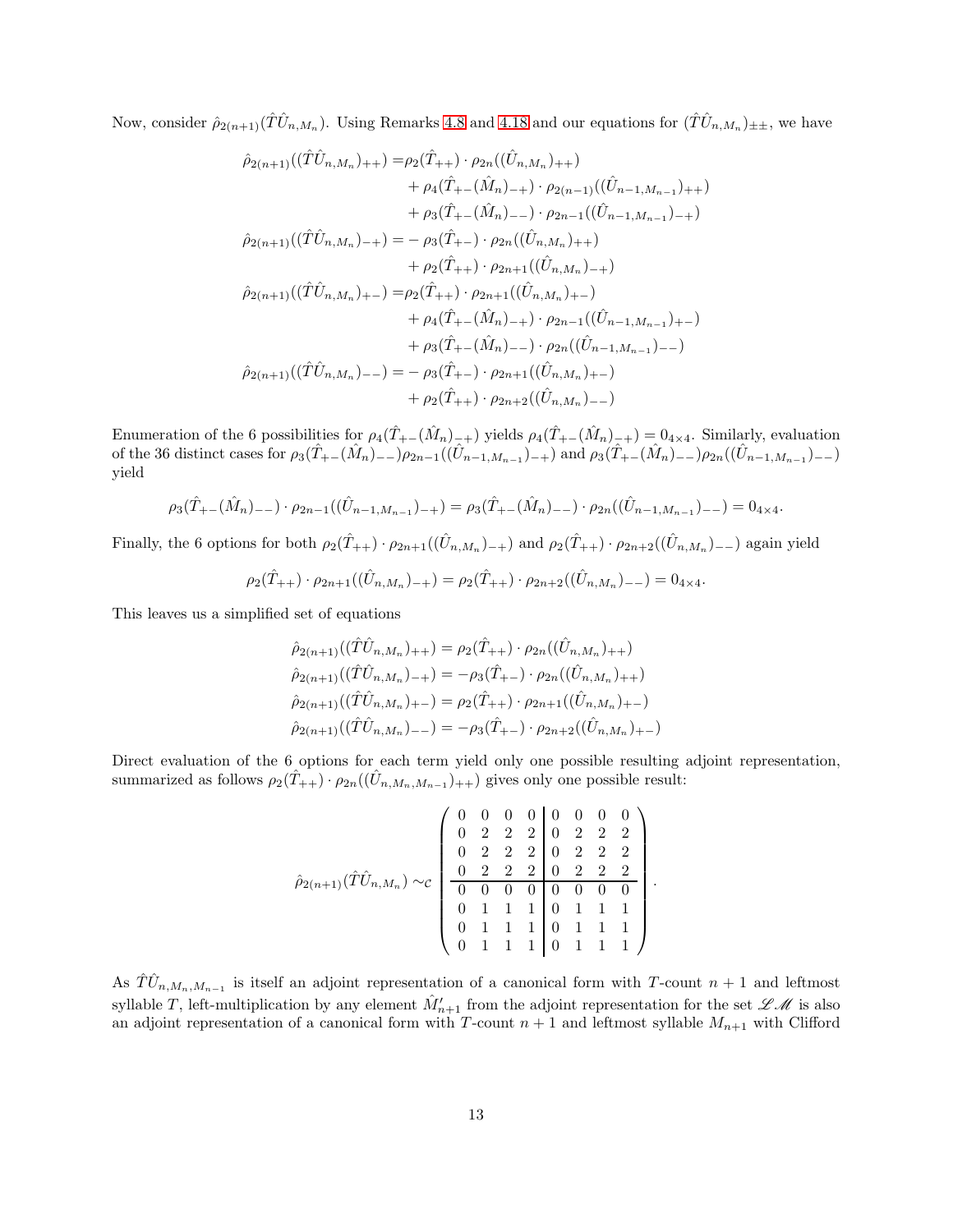Prefix  $M'_{n+1}$ . Calling this new operator  $\hat{U}_{n+1,M_{n+1}}$ , we have

$$
\hat{\rho}_{2(n+1)}(\hat{U}_{n+1,M_{n+1}}) \sim_{\mathcal{C}} \rho_0(\hat{M}_{n+1}') \cdot \begin{pmatrix} 0 & 0 & 0 & 0 & 0 & 0 & 0 \\ 0 & 2 & 2 & 2 & 0 & 2 & 2 & 2 \\ 0 & 2 & 2 & 2 & 0 & 2 & 2 & 2 \\ 0 & 2 & 2 & 2 & 0 & 2 & 2 & 2 \\ 0 & 0 & 0 & 0 & 0 & 0 & 0 & 0 \\ 0 & 1 & 1 & 1 & 0 & 1 & 1 & 1 \\ 0 & 1 & 1 & 1 & 0 & 1 & 1 & 1 \end{pmatrix}.
$$

This particular pattern is then persistent under an inductive argument, given two consecutive T-counts possess the stated properties. Because all T -count 2 and 3 canonical forms obey the requisite requirements, we thus have that any canonical form  $\hat{U}_{n,M_n}$  of T-count  $n \geq 2$  and leftmost syllable  $M_n$  with Clifford prefix  $M'_n \in \mathscr{L} \mathscr{M}$  will obey the relations

$$
\hat{\rho}_{2n}(\hat{U}_{++}) \sim_{\mathcal{C}} \rho_0((\hat{M}'_n)_{++}) \cdot \left( \begin{array}{cccc} 0 & 0 & 0 & 0 \\ 0 & 2 & 2 & 2 \\ 0 & 2 & 2 & 2 \\ 0 & 2 & 2 & 2 \end{array} \right), \qquad \hat{\rho}_{2n}(\hat{U}_{-+}) \sim_{\mathcal{C}} \rho_0((\hat{M}'_n)_{--}) \cdot \left( \begin{array}{cccc} 0 & 0 & 0 & 0 \\ 0 & 1 & 1 & 1 \\ 0 & 1 & 1 & 1 \\ 0 & 1 & 1 & 1 \end{array} \right).
$$

Enumeration of canonical forms of T -count one shows that they likewise have this property, and so coupled with the fact that the LDE of any Clifford operator is zero we have shown Proposition [4.20](#page-10-0) to be true.  $\Box$ 

#### <span id="page-13-0"></span>**Proposition 4.21.** If M and N are different canonical forms then they represent different operators.

*Proof.* Let U and V be different canonical forms with T-counts n and m respectively. If  $n \neq m$ , then by Proposition [4.20](#page-10-0) the LDEs of  $U_{++}$  and  $V_{++}$  differ and so must U and V. This leaves the case when  $n = m$ . Let U and V differ such that their first mismatched syllable starting from the left is the pth syllable counting from the right, with  $U_{p,0}$  the associated canonical form of U truncated at this syllable as starting from the right such that  $U = U_{n,p+1}U_{p,0}$ . Then  $\hat{U}_{n,p+1}^{\mathsf{T}} \cdot \hat{U} \neq \hat{U}_{n,p+1}^{\mathsf{T}} \cdot \hat{V}$  by Proposition [4.20,](#page-10-0) and thus U and V are different. Now, let U and V be such that every syllable is identical, but their rightmost Cliffords are different. Then  $U^{\dagger}V \in \mathcal{C}\backslash\{\mathbb{1}\}\$  and therefore  $U \neq V$ . This enumerates all possible cases.  $\Box$ 

**Corollary 4.22.** Let  $U \in \mathcal{C} + T$  have adjoint representation  $\hat{U}$  with LDE k of  $\hat{U}_{++}$ . Then the canonical form M associated with U has T-count  $n = \frac{k}{2}$  and can be efficiently computed in  $\mathcal{O}(n)$  arithmetic operations.

*Proof.* From U, we compute the adjoint representation  $\hat{U}$  using a constant number of operations, in the process determining the LDE k of  $U_{++}$ . By Proposition [4.20,](#page-10-0) we have two cases depending on the value of k. If  $k = 0$ , U is equivalent to a Clifford operator C and M can be found via lookup table. If  $k > 0$ , k is even by Proposition [4.20](#page-10-0) and so let  $n = \frac{k}{2}$ . Then we can find the leftmost syllable  $M_n$  in a constant number of operations by evaluating  $\hat{\rho}_{2n}(\hat{U}_{++})$  and  $\hat{\rho}_{2n}(\hat{U}_{-+})$ . Now, calculate  $\hat{U}' = \hat{M}_n^{\mathsf{T}}\hat{U}$  - by Proposition [4.20,](#page-10-0) we know  $\hat{U}'$  is the adjoint representation of a canonical form with LDE  $k-2$  of  $\hat{U}'_{++}$  such that the T-count of  $\hat{U}'$  is  $n-1$ . Carrying out this procedure recursively, we are left with the U equivalent canonical form

$$
M = M_n M_{n-1} \dots M_1 C
$$

where it took a constant number of operations to calculate each  $M_i$  and  $C$ , thus requiring an overall runtime of  $\mathcal{O}(n)$ . □

We conclude with two important consequences of the uniqueness of canonical forms.

Proposition 4.23. Canonical forms are T-optimal: for any canonical form with T-count n there are no equivalent  $C + T$  operators with a number of power of T gates less than n.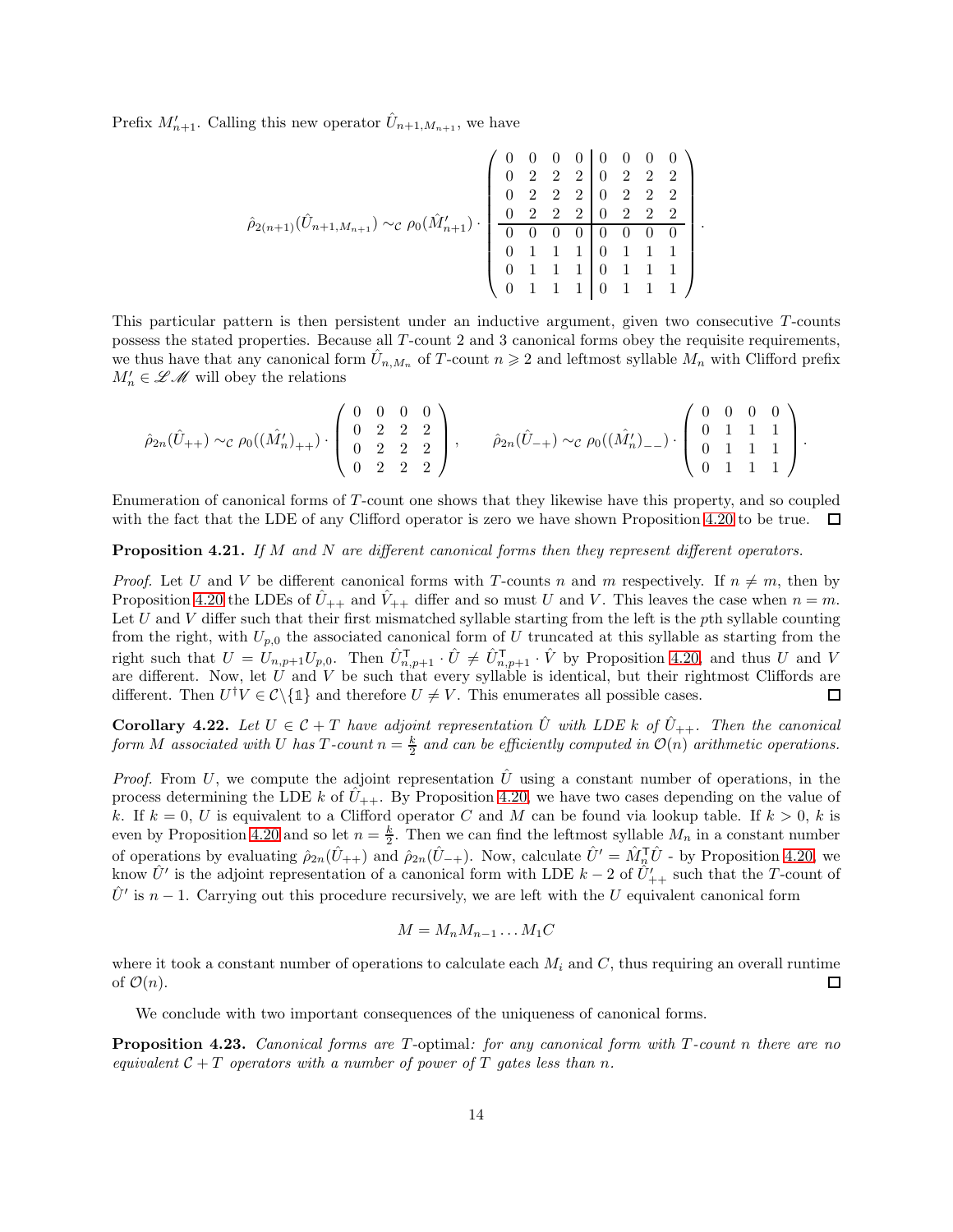*Proof.* By Proposition [3.6](#page-2-5) we know that every  $C + T$  operator admits a canonical form, and by Proposition [4.21,](#page-13-0) we will have that these canonical forms are both unique. Furthermore, by Remark [3.8,](#page-3-2) we know that in putting any  $\mathcal{C} + T$  operator into either canonical form by the algorithms laid out in Corollary [3.7,](#page-3-1) the  $T$ -count may only decrease compared to the number of power of  $T$  gates. In combination, these statements suffice to show  $T$ -optimality.  $\Box$ 

**Proposition 4.24.** Let  $\varepsilon > 0$ . There exists  $U \in SU(3)$  whose  $\varepsilon$ -approximation by a Clifford+T circuit requires a number n of T gates where  $n \gtrsim 8 \log_6 \left(\frac{1}{\varepsilon}\right) - K$  for  $K \approx 0.543$ .

*Proof.* This follows from a volume-counting argument. Indeed, there are  $216/5(8 \cdot 6^n - 3)$  canonical forms of T-count at most n. Moreover, each  $\varepsilon$ -ball occupies a volume of  $(\pi^4/24)\varepsilon^8$  as  $\varepsilon$  asymptotes towards zero  $\sqrt{3}\pi^5$  of  $SU(3)$  to guarantee that every operator can be approximated up to ε. Therefore *n* needs to satisfy (by which the 8-dimensional manifold  $SU(3)$  becomes locally Euclidean). We need to cover the full volume

$$
\frac{216}{5}(8\cdot 6^n - 3)\frac{\pi^4}{24}\varepsilon^8 \gtrsim \sqrt{3}\pi^5
$$

.

From which the result follows.

### 5 Conclusion

Significant advances in our understanding of the Clifford+T group for both single- and mutli-qubit circuits have been made in the past decade. Analogous results for qudits of higher dimension, however, remained elusive. In this paper we contribute to the theory of single-qutrit Clifford $+T$  circuits by providing a canonical form for single-qutrit Clifford+T circuits. We show that every Clifford+T operator admits a unique canonical representation and that this representation is  $T$ -optimal. We leave the question of generalizing these canonical forms to qudits of higher prime dimensions as an avenue for future work.

### 6 Acknowledgements

NJR thanks Peter Selinger for valuable insights, and Alex Bocharov and Vadym Kliuchnikov for stimulating discussions. ANG thanks Mark Howard for providing the appropriate terminology for some of the techniques used in the paper. ANG and NJR thank Earl Campbell for helpful discussions. ANG, NJR, and JMT were partially funded by the Department of Defense. This work was funded in part by the Army Research Laboratory Center for Distributed Quantum Information.

### <span id="page-14-2"></span>References

- [1] V. V. Albert, K. Noh, K. Duivenvoorden, D. Young, R. Brierley, P. Reinhold, C. Vuillot, L. Li, C. Shen, S. Girvin, B. Terhal, and L. Jiang. Performance and structure of single-mode bosonic codes. aug 2017.
- <span id="page-14-3"></span><span id="page-14-0"></span>[2] A. Blass, A. Bocharov, and Y. Gurevich. Optimal ancilla-free Pauli+V circuits for axial rotations. Dec. 2014.
- <span id="page-14-4"></span>[3] A. Bocharov. A note on optimality of quantum circuits over metaplectic basis. June 2016.
- <span id="page-14-1"></span>[4] A. Bocharov, S. X. Cui, M. Roetteler, and K. M. Svore. Improved quantum ternary arithmetics. Dec. 2015.
- [5] A. Bocharov, X. Cui, V. Kliuchnikov, and Z. Wang. Efficient topological compilation for weakly-integral anyon model. Apr. 2015.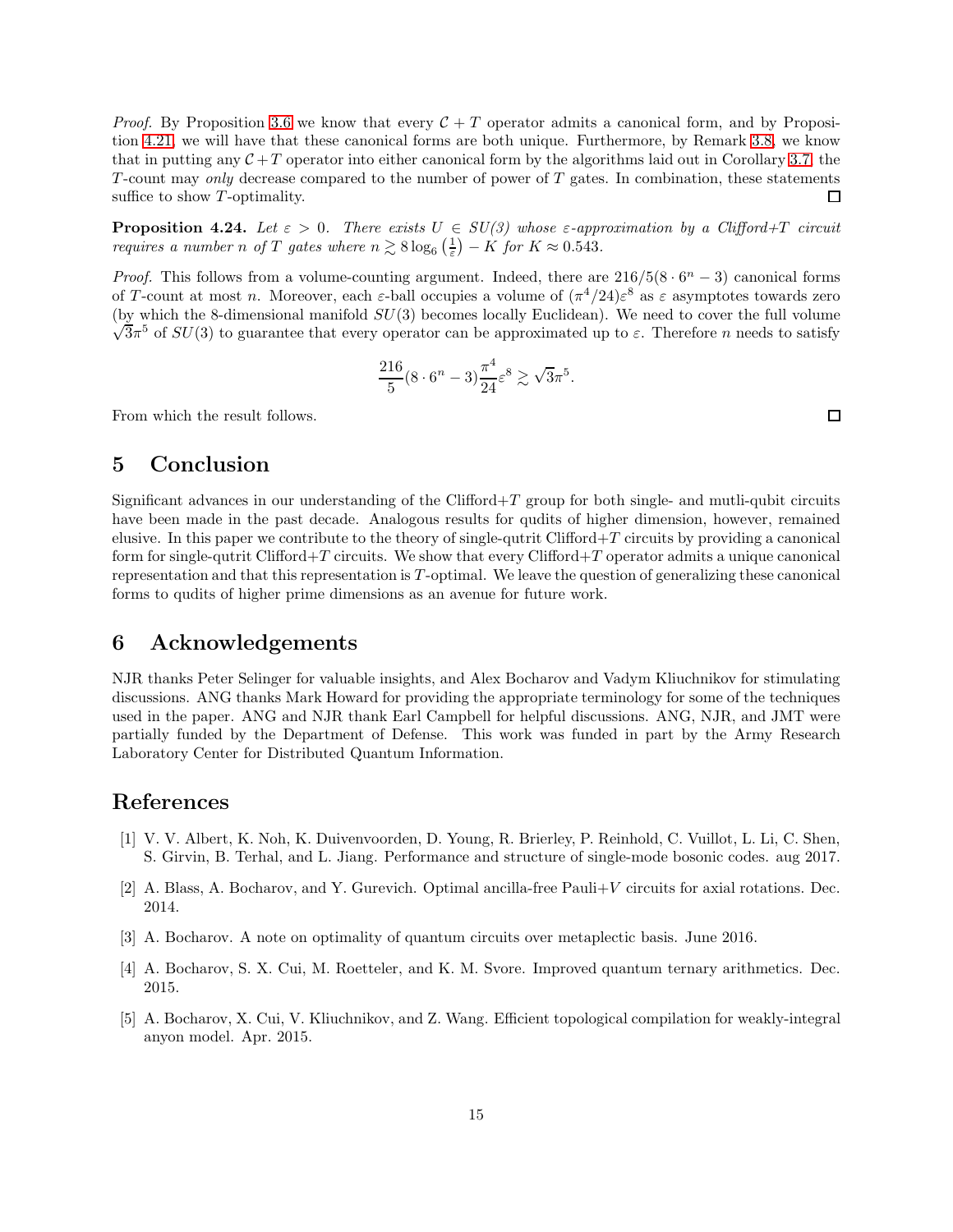- <span id="page-15-4"></span>[6] A. Bocharov, Y. Gurevich, and K. M. Svore. Efficient decomposition of single-qubit gates into V basis circuits. Phys. Rev. A, 88:012313 (13 pages), 2013.
- <span id="page-15-10"></span><span id="page-15-0"></span>[7] A. Bocharov, M. Roetteler, and K. M. Svore. Factoring with qutrits: Shor's algorithm on ternary and metaplectic quantum architectures. May 2016.
- [8] C. M. Dawson and M. A. Nielsen. The Solovay-Kitaev algorithm. *Quantum Information and Compu*tation, 6(1):81–95, Jan. 2006.
- <span id="page-15-13"></span><span id="page-15-12"></span>[9] S. Forest, D. Gosset, V. Kliuchnikov, and D. McKinnon. Exact synthesis of single-qubit unitaries over Clifford-cyclotomic gate sets. Jan. 2015.
- <span id="page-15-16"></span>[10] B. Giles and P. Selinger. Remarks on Matsumoto and Amano's normal form for single-qubit Clifford+T operators. Dec. 2013.
- [11] D. Gottesman. Fault-tolerant quantum computation with higher-dimensional systems. In Selected Papers from the First NASA International Conference on Quantum Computing and Quantum Communications, QCQC '98, pages 302–313, 1998.
- <span id="page-15-11"></span><span id="page-15-7"></span>[12] E. Hostens, J. Dehaene, and D. M. B. Stabilizer states and Clifford operations for systems of arbitrary dimensions, and modular arithmetic. aug 2004.
- <span id="page-15-1"></span>[13] M. Howard and J. Vala. Qudit versions of the qubit  $\pi/8$  gate. Phys. Rev. A, 86:022316, Aug 2012.
- <span id="page-15-5"></span>[14] A. Y. Kitaev, A. H. Shen, and M. N. Vyalyi. Classical and Quantum Computation. Graduate Studies in Mathematics 47. American Mathematical Society, 2002.
- <span id="page-15-6"></span>[15] V. Kliuchnikov, A. Bocharov, M. Roetteler, and J. Yard. A framework for approximating qubit unitaries. Oct. 2015.
- <span id="page-15-2"></span>[16] V. Kliuchnikov, A. Bocharov, and K. M. Svore. Asymptotically optimal topological quantum compiling. Oct. 2013.
- [17] V. Kliuchnikov, D. Maslov, and M. Mosca. Practical approximation of single-qubit unitaries by singlequbit quantum Clifford and T circuits. Dec. 2012.
- <span id="page-15-3"></span>[18] V. Kliuchnikov, D. Maslov, and M. Mosca. Asymptotically optimal approximation of single qubit unitaries by Clifford and  $T$  circuits using a constant number of ancillary qubits. Phys. Rev. Lett. 110:190502 (5 pages), 2013.
- <span id="page-15-14"></span>[19] V. Kliuchnikov, D. Maslov, and M. Mosca. Fast and efficient exact synthesis of single-qubit unitaries generated by Clifford and T gates. Quantum Info. Comput., 13(7-8):607–630, July 2013.
- <span id="page-15-18"></span>[20] E. Knill. Group representations, error bases and quantum codes. Technical report, Los Alamos National Laboratory, 1996. quant-ph/9608049.
- <span id="page-15-17"></span>[21] E. Knill. Non-binary unitary error bases and quantum codes. Technical report, Los Alamos National Laboratory, 1996. quant-ph/9608048.
- <span id="page-15-15"></span><span id="page-15-8"></span>[22] K. Matsumoto and K. Amano. Representation of quantum circuits with Clifford and  $\pi/8$  gates. June 2008.
- [23] M. H. Michael, M. Silveri, R. T. Brierley, V. V. Albert, J. Salmilehto, L. Jiang, and S. M. Girvin. New class of quantum error-correcting codes for a bosonic mode. Phys. Rev. X, 6:031006, Jul 2016.
- <span id="page-15-9"></span>[24] M. Niu, I. Chuang, and J. Shapiro. Hardware-efficient bosonic quantum error-correcting codes based on symmetry operators. sep 2017.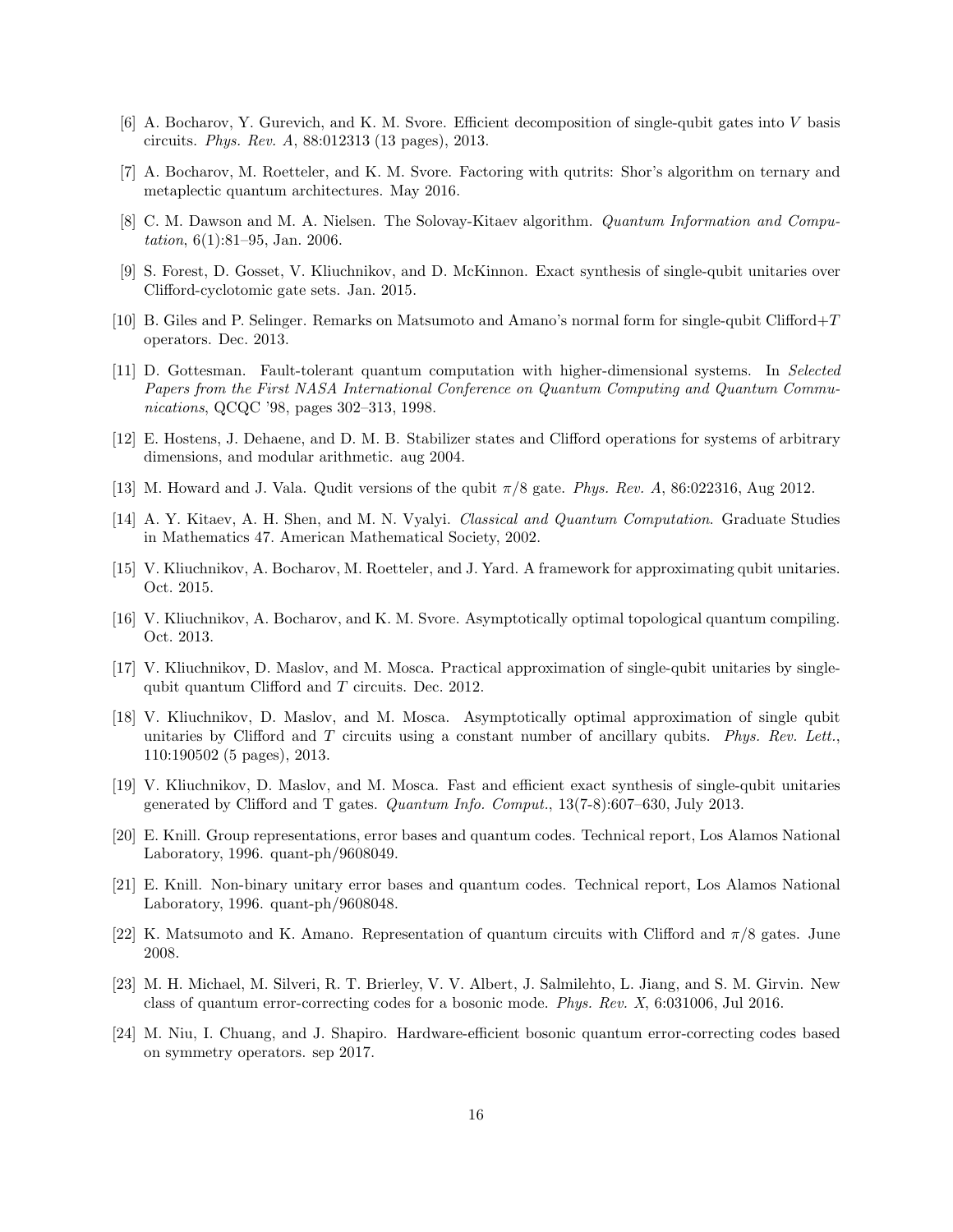- <span id="page-16-4"></span><span id="page-16-2"></span>[25] S. Prakash, A. Jain, B. Kapur, and S. Seth. A normal form for single-qutrit clifford+t operators. mar 2017.
- [26] N. J. Ross. Optimal ancilla-free Clifford+V approximation of z-rotations. Quantum Information and Computation, 15(11–12):932–950, 2015.
- <span id="page-16-0"></span>[27] N. J. Ross and P. Selinger. Optimal ancilla-free Clifford+T approximation of z-rotations. Quantum Information & Computation, 16(11&12):901–953, 2016.
- <span id="page-16-1"></span>[28] P. Selinger. Efficient Clifford+T approximation of single-qubit operators. Quantum Information and Computation, 2014.
- <span id="page-16-3"></span>[29] F. H. E. Watson, E. T. Campbell, H. Anwar, and D. E. Browne. Qudit color codes and gauge color codes in all spatial dimensions. Phys. Rev. A, 92:022312, Aug 2015.